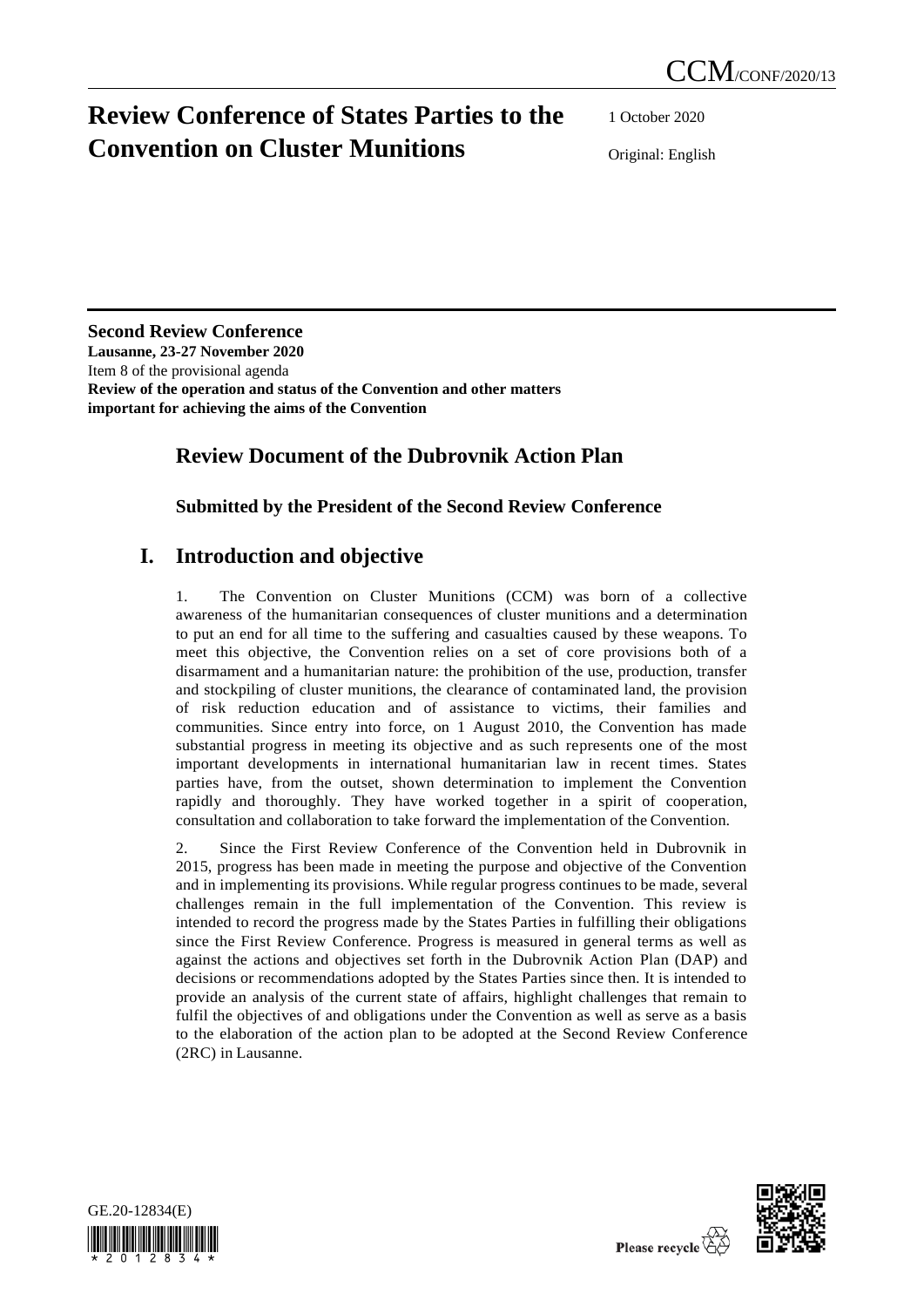# **II. Universalization**

## **A. Status of the situation and progress since Dubrovnik**

3. To date, 123 States have committed themselves to the goals of the Convention. 110 of them have become full States Parties through ratification or accession, while 13 are Signatory States that are still to ratify the Convention.

4. During the review period, a total of 14 States have joined the CCM. From 2015 to 2017, the Convention saw at least two ratifications or accessions each year. This number increased to three in 2018 but went back to two in 2019 and returned to three in 2020 with one ratification and two accessions so far. Mauritius ratified and Somalia acceded to the Convention in 2015. Palau ratified while Cuba acceded in 2016. In 2017, Madagascar and Benin ratified the Convention, followed by Namibia and Gambia in 2018. Sri Lanka also acceded in 2018. In 2019, the Philippines ratified, and the Maldives acceded to the Convention. In 2020, Sao Tome and Principe ratified the Convention while Niue and St. Lucia acceded to the CCM bringing the number of State Parties to its current level of 110.

5. Regarding the thirteen States that have signed but not yet ratified the CCM, nine are in Africa (Angola, the Central African Republic, the Democratic Republic of Congo, Djibouti, Kenya, Liberia, Nigeria, Uganda, and the United Republic of Tanzania), two in the Americas (Haiti and Jamaica), one in Asia (Indonesia) and one in Europe (Cyprus).

6. A number of States that are reportedly affected by cluster munition contamination are not parties to the CCM. The *Cluster Munition Monitor* indicates that this concerns two States that have signed, but not yet ratified the CCM, Angola and the Democratic Republic of the Congo. It further indicates that it also concerns a number of States neither parties nor signatories, notably, Azerbaijan, Cambodia, Iran, Libya, Serbia, South Sudan, Sudan, Syria, Tajikistan, Ukraine, Vietnam, Yemen and potentially Georgia**.**

## **B. Evaluation against the actions and objectives set forth in the Dubrovnik Action Plan**

7. Action 1.1 titled *"Increase adherence with the convention*" sets the objective of 130 States parties to the CCM by the Second Review Conference. Although the number of States parties has increased from 96 at the end of the First Review Conference to 108 to date, there is still a large deficit regarding the objective set forth by the DAP.

8. CCM universalisation has been promoted in a number of forums. CCM Presidencies have in particular leveraged the United Nations General Assembly where a resolution titled "Implementation of the Convention on Cluster Munitions*"* has been introduced annually since 2014. Support for the resolution has progressed, even if modestly, during the cycle under review (from 139 yes, 2 no and 40 abstentions in 2015 to 144 yes, 1 no and 38 abstentions in 2019). It is also noticeable that some 30 States that are neither party nor signatory to the CCM vote in favour of the resolution. In 2019, the following States not parties to the CCM voted in favour of the resolution: Algeria, Azerbaijan, Bahamas, Bangladesh, Barbados, Bhutan, Brunei Darussalam, , Eritrea, Ethiopia, Gabon, Jordan, Kazakhstan, Kiribati, Kyrgyzstan, Libya, Malaysia, Marshall Islands, Micronesia, Mongolia, Papua New Guinea, Saint Lucia Singapore, Solomon Islands, South Sudan, Sudan, Surinam, Thailand, Timor Leste, Tuvalu, Vanuatu, and Yemen.

9. All the States that did not support the resolution in 2019 were non-signatories, with the exception of Cyprus. Diverse explanations were provided by these States for not supporting the resolution. They included the fact that the CCM was not negotiated within a United Nations framework, the fact that the CCM definition of cluster munitions is too restrictive, that cluster munitions are a legitimate weapon when used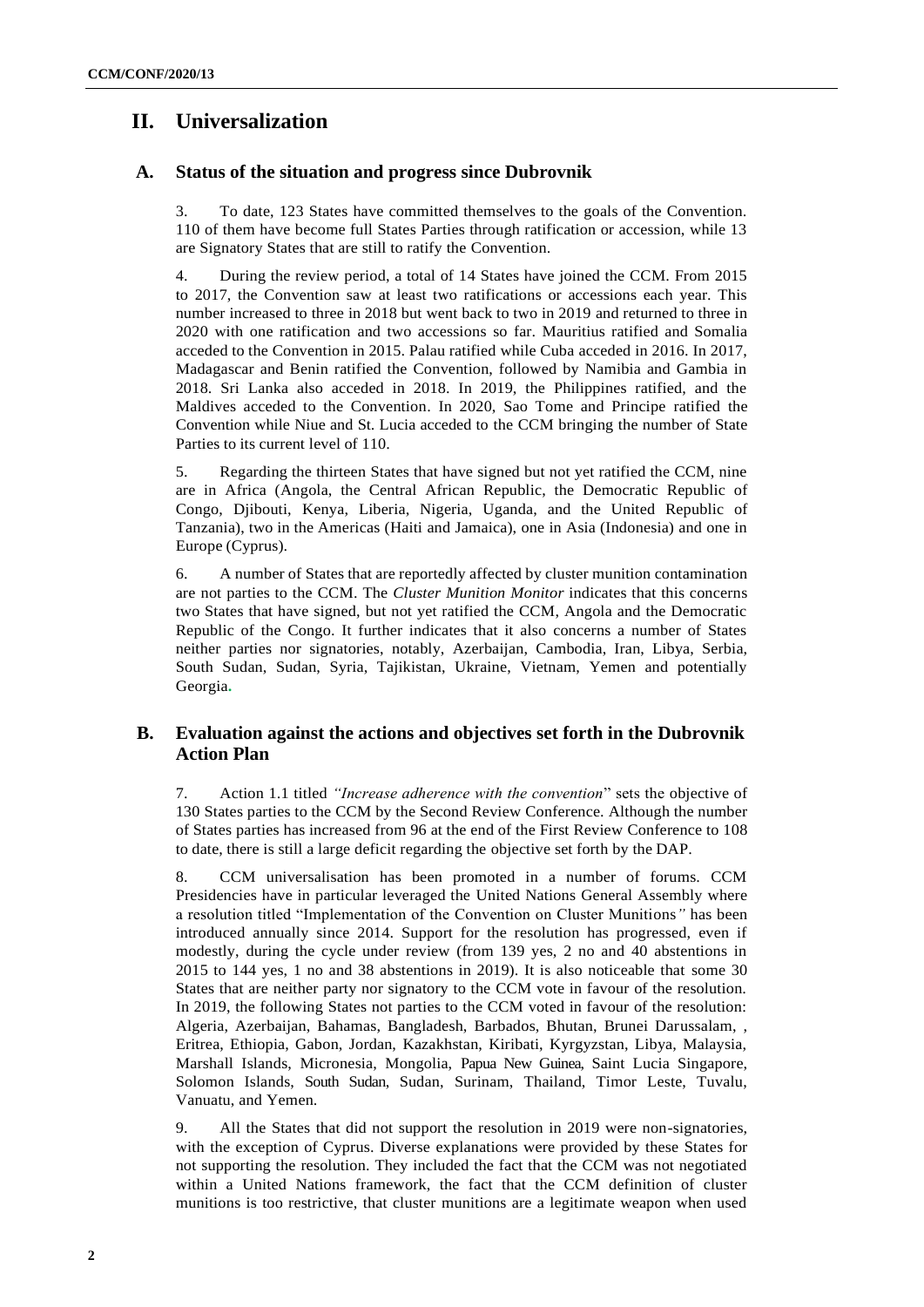in accordance with International Humanitarian Law or are required for defence needs and because of enduring security challenges. The absence of support for the resolution does not imply that a State does not share the overall humanitarian objectives of the Convention as its position can be motivated by other considerations. Several States have expressly indicated that while they cannot vote for the resolution, they support its humanitarian objectives. For its part, Cyprus explains its vote of abstention by the fact that security situation it faces holds up the ratification process.

10. In order to increase adherence to the CCM, a number of other steps were taken by the successive Presidencies and Coordinators on universalisation. This included formal letters addressed to, or bilateral meetings with, these States to encourage them to consider joining the CCM and/or better understand the challenges that they may be facing in taking this step. A number of events in the form of seminars have also been held to promote adhesion to the CCM in particular regions by the Presidency, the coordinators for universalisation or other States Parties. This includes in particular events in Africa, Europe, South East Asia, the Pacific, the Americas and the Caribbean. The CCM Implementation Support Unit (ISU) played a central and invaluable role in the majority of these activities. The United Nations Secretary-General, in his capacity as depositary of the CCM, has also played an active role in universalization efforts in the period under review, notably writing to the Heads of State and Government of the States not party to the Convention to encourage them to become parties to it.

11. Likewise, participation in the annual Meeting of States Parties of the Convention by States not parties or signatories to the Convention has been encouraged, with a view to promoting dialogue with those States as well as adherence both to the CCM and its norm. On average, around 18 States not parties have taken part in the annual Meeting of States Parties. The following States have participated in at least one Meeting of States Parties: Argentina, Azerbaijan, Bahrain, Bangladesh, Bhutan, China, Finland, Greece, Kazakhstan, Libya, Maldives, Mongolia, Morocco, Myanmar, Oman, Pakistan Qatar, Republic of Korea, Saudi Arabia, Serbia, Singapore, Sri Lanka, South Sudan, Sudan, Thailand, Turkey, Vanuatu, Vietnam, Yemen, Zimbabwe.

12. Many of the steps reported under Action 1.1 also contributed to implementing Action 1.2 titled *"promote the universalization of the Convention"***.** Several of the activities undertaken were carried out in close cooperation with relevant partners, including in particular the International Committee of the Red Cross (ICRC) and civil society organisations. Their resources and expertise were leveraged in the organisation of the regional outreach events referenced above. These organisations also organised regional events to promote CCM universalisation. They also offered and provided assistance to States interested in joining the Convention, for instance in the field of nationallegislation.

13. Particular attention has been paid to States still producing and/or stockpiling cluster munitions, as they represent a challenge both in terms of the CCM universalisation and the promotion of its norm. A dialogue has been sought with a number of these States. In particular, the Presidency of the Seventh Meeting of States Parties initiated a structured discussion with a group of such States, which included a military-to-military dialogue. The norm established by the CCM was discussed in the context of this dialogue, as well as how the armed forces of CCM States Parties addressed the fact that they could no longer rely on cluster munitions on an operational level. The value of such approaches has been welcomed by numerous stakeholders.

14. Action 1.3 of the DAP, titled *Reinforce the norms being established by the Convention*, addresses two different dimensions: compliance with the CCM by its States Parties and promotion of its norms with States that have not yet committed to it.

15. No case of non-compliance by a State Party has arisen under the Convention during the period under review. Also, no case of use of cluster munitions on the territory of a CCM State Party has been reported.

16. Several new uses of cluster munitions have been reported or alleged during the period under review on the territory of States not parties to the Convention, including the possible use of cluster munitions by non-State actors. These developments have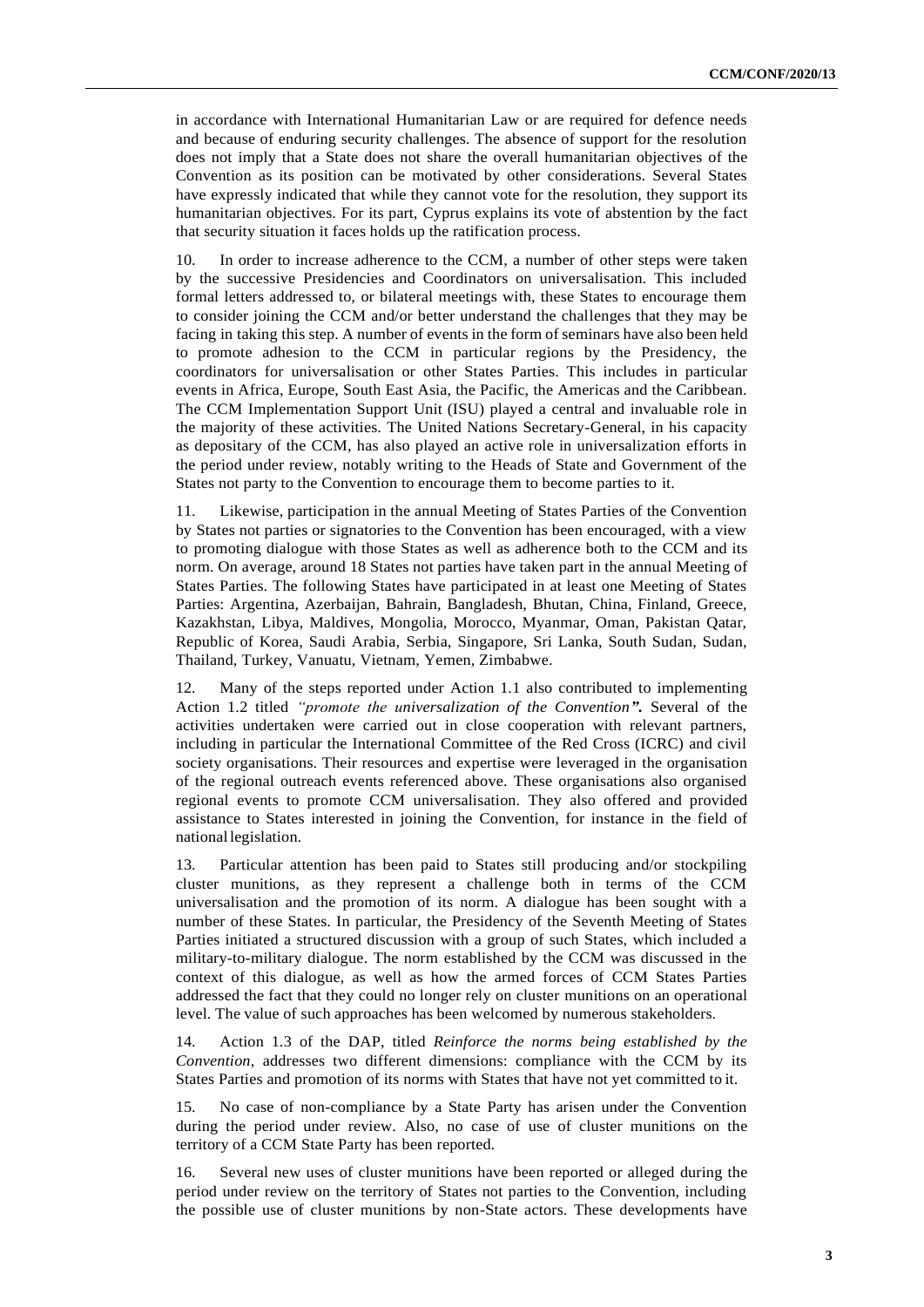given rise to expressions of concern and/or condemnation by many States Parties to the Convention, in particular the risks posed to civilians during and after attacks. This applies in particular to the enduring use of cluster munitions in Syria.

17. In the framework of the final report of the annual Meeting of the States Parties (MSP), States Parties to the CCM have also collectively and repeatedly expressed their strong concern and their condemnation about the use of cluster munitions. Several CCM presidencies issued communications in reaction to reports of cluster munitions uses, including via the CCM website.

18. States not party to the CCM that have reportedly produced cluster munitions in the past include Brazil, China, DPRK, Egypt, Greece, India, Iran, Israel, Pakistan, Poland, Republic of Korea, Romania, Russia, Singapore, Turkey and United States. If several of those States do not actively produce cluster munitions today, none of them has officially renounced such an activity in the past 5 years. The number of States not parties to the CCM stockpiling cluster munitions has reportedly remained largely unchanged over the past five years, standing at around 50. Regarding transfers of cluster munitions, it is difficult to assess whether they have diminished over the period under review owing to the lack of available information in this domain.

19. Several States not parties to the CCM place some forms of restriction on the use of cluster munitions. For instance, the *Cluster Munitions Monitor* indicates that Estonia, Finland, Poland and Romania have committed not to use cluster munitions outside of their own territory, and that Thailand indicated that it has removed cluster munitions from its operational stocks. However, a policy adopted by the US that called for completely phasing out the possible use of cluster munitions that failed to operate as intended more than 1 percent of the time by the end of 2018 was revised before that deadline. The revised policy indicates that such weapons will be retained in active stocks until these capabilities are replaced with enhanced and more reliable munitions. Assessing trends regarding moratoria adopted by States not parties on production, stockpile, transfer or use of cluster munitions is challenging as information thereon is not systematically collected by the Convention (via its ISU) or civil society.

## **C. Challenges highlighted since the First Review Conference**

20. Although progress has been made in universalising the Convention since the First Review Conference, it must be noted that the CCM underperforms when compared to other instruments in the field of conventional disarmament. Efforts in this area will need to be sustained and strengthened where possible taking into account that universalization is a collective obligation under the Convention.

21. Efforts should notably be sustained towards the 13 States listed above that have signed but are yet to ratify the CCM. Particular attention should also be paid to those States not parties that have expressed a clear positive inclination towards by voting in favour of the annual resolution introduced at the United Nations General Assembly. In view of the objectives of the Convention, efforts should also be furthered in particular towards those States identified above that are affected by cluster munitions contamination or that retain cluster munitions in their military stockpiles.

22. A number of challenges or obstacles have regularly been highlighted in taking forward universalisation efforts, including the aspects below.

23. Lack of awareness of the Convention by key decision-makers has been underlined on a regular basis. This seems to concern in particular national parliamentarians, key stakeholders in any ratification process. They seem to have little information about the Convention, its humanitarian dimension or what it contains in terms of obligation.

24. Competing national priorities seem to also affect progress on universalisation. States that have been approached regularly underline that they support the CCM in principle and even adhere to its norms, but that they have more pressing matters to attend to and/or instruments to adhere to (such as health, climate change, Sustainable Development Goals). This concerns in particular States with limited capacities or affected by political instability.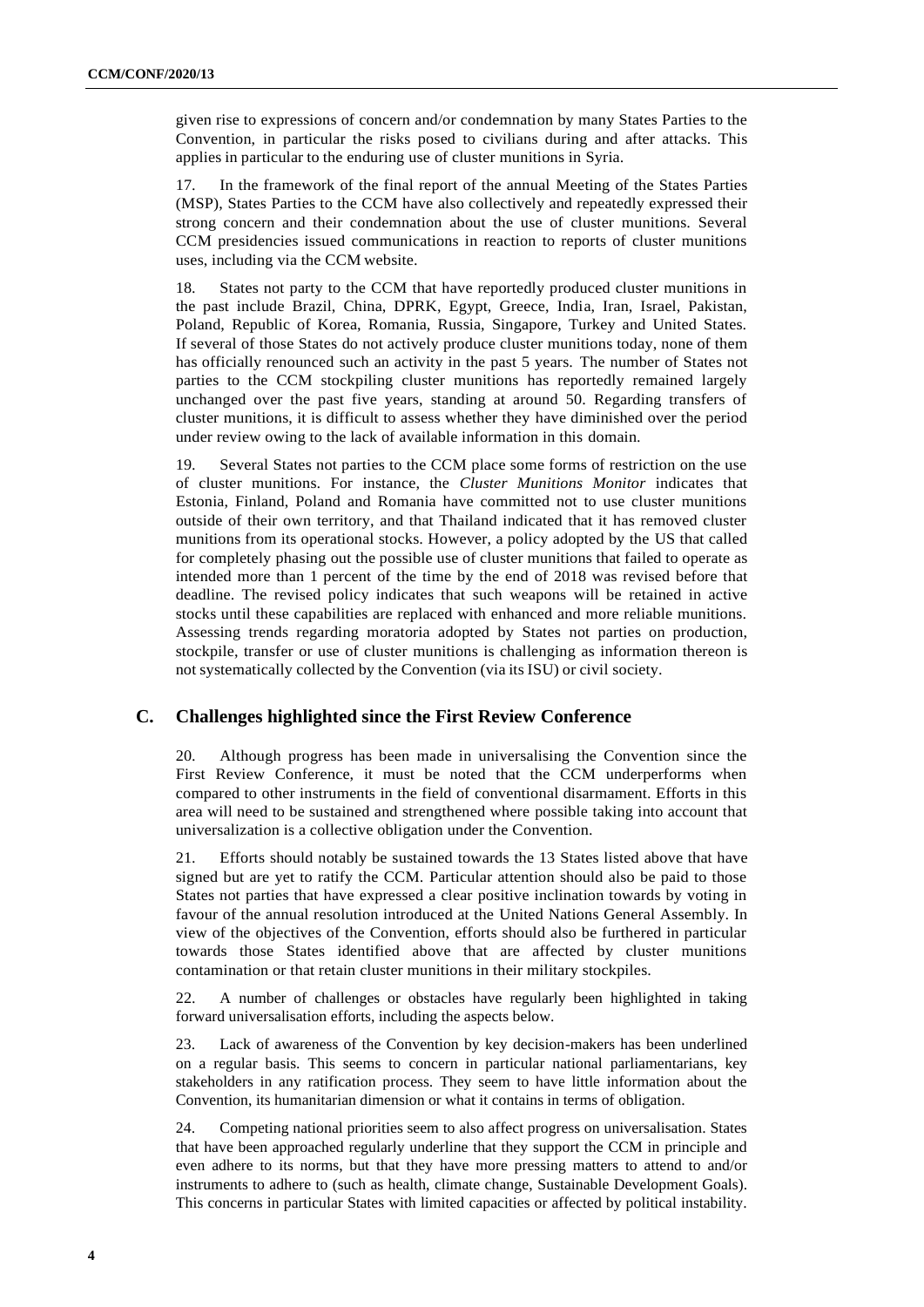In a number of cases, universalisation efforts have been hampered by the challenge in identifying a ministry or department a national level to take the lead on CCM matters. This concerns States that have expressed interest in principle in joining the Convention, but the absence of an office tasked with the issue means that it is passed along instead of taken forward. It has also been noted that identifying a national champion in the upper echelon of a national government increases the likelihood of the ratifying process going forward.

25. Security issues and considerations remain a key challenge in universalising the CCM, and this at different levels. Regional security considerations may lead a State to refrain from joining the Convention unless neighbouring countries take the same steps. In such a case, universalisation efforts probably have to be undertaken at regional rather than national level only. Also, a number of States apparently continue to consider that cluster munitions have a significant military utility and/or are in a security situation that means that they are not in a position to relinquish such weapons. Promoting a dialogue with these States is nonetheless important, in particular to promote the norms of the Convention. A military-to-military dialogue with these States, as organised by a presidency during the cycle under review, has also been underlined as particularly useful, including to discuss how the armed forces of States that have become party to the CCM have been able to relinquish such weapons.

26. Regarding the promotion of the norms established by the Convention, a challenge was evidenced by the difficulty for States Parties to agree on consensus language in the Final Document of MSP regarding the expression of concern and/or of condemnation of cluster munitions uses. Evaluating the promotion of the norms is also affected by a lack of clarity concerning policies adopted by States not party regarding cluster munitions, such as limitations/moratoria on use, development, production, acquisition, stockpiling, retention and transfer. A more systematic collection of information in this area could be useful.

27. Although not a challenge or obstacle to universalisation, the structure established by the CCM plays an important function in taking forward efforts in this domain. CCM Presidencies have played a leading role in promoting the universalisation of the Convention as have the two coordinators for universalisation. Due to changes in office holders, priorities and/or differences in terms of capacities, consistency and continuity in efforts may sometimes have been impacted. Also, other instruments have relied on a more structured machinery to promote universalization, including a universalization contact group or a (or a set of) flag bearer(s) in the form of a special envoy with a positive impact. The CCM has not explored or leveraged this option at this stage. Finally, some of these instruments have been able to rely on informal regular meetings to take universalization efforts forward.

## **III. Stockpile Destruction**

#### **A. Status of the situation and progress since Dubrovnik**

28. The implementation of Article 3 is a resounding success story. Thirty-six (36) of 41 States Parties that reported to have stockpiles of cluster munitions when the Convention entered into force for them have completed their destruction obligations. Over 95 per cent of the weapons detained by States Parties have already been destroyed, which represents a total of nearly 1.5 million cluster munitions containing 178 million submunitions. Today, there are 100 States Parties which do not hold stockpiles of cluster munitions because they have completed their destruction programmes or because they never held stockpiles of cluster munitions. At the close of the First Review Conference, 13 States Parties still had an obligation to destroy their existing cluster munitions stockpile. Since the First Review Conference, the following was observed:

(a) Nine States Parties (Botswana, Croatia, Cuba, France, Germany, Italy, Slovenia, Spain and Switzerland) have declared compliance with their Article 3 obligations, with all of them having done so within the Convention stipulated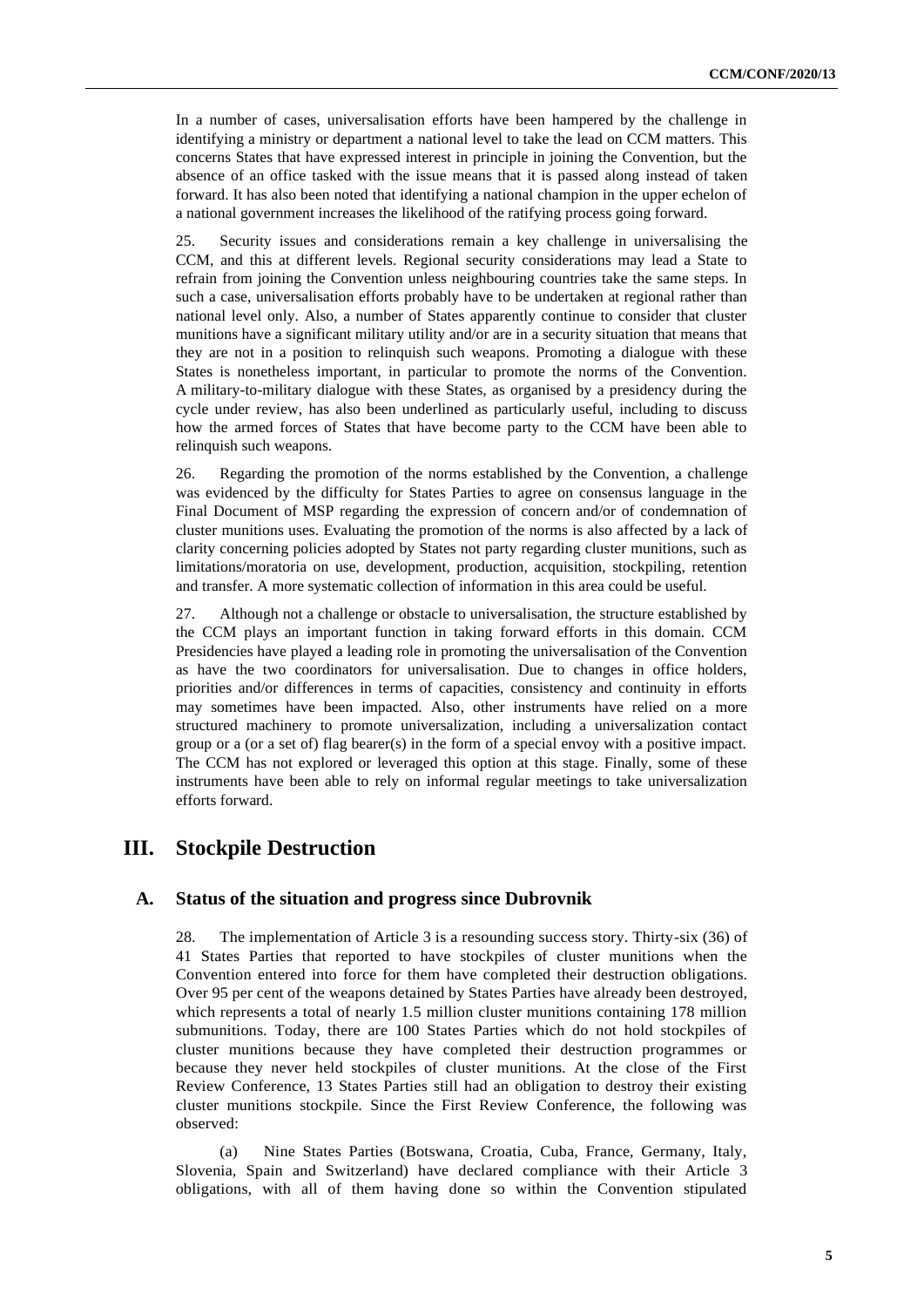timeframe. Five of these States completed their obligations at least three years ahead of deadline;

(b) One State Party (Cuba) that joined the Convention since 2015 reported having cluster munitions, and the destruction of its stockpiles is already completed;

(c) Three States Parties (Sao Tome and Principe, Niue and St. Lucia) recently joined the Convention and have not yet shared their initial report; however, none of them is believed to hold stockpiles of cluster munitions;

(d) There are now four States Parties (Bulgaria, Peru, Slovakia and South Africa) that reported still having cluster munition stockpiles and that therefore have an outstanding obligation to destroy stockpiled cluster munitions. Guinea-Bissau is still verifying the existence of cluster munitions in its stock and is yet to confirm whether it indeed has any cluster munitions stockpiled in its arsenals.

29. Although strides have been made in the destruction of stockpiles, a number of uncertainties remain owing to the fact that 10 States Parties including three new States Parties (Sao Tome and Principe whose report is not yet due and Niue and St. Lucia for whom the Convention has not yet entered into force) have not submitted their initial report as stipulated in CCM Article 7. It is unclear whether any of these States may have cluster munitions stockpiles. One State Party (Guinea Bissau) reported that it has ammunition that is not identified and requested assistance in identifying whether this includes any cluster munitions.

30. Developments have also taken place with regard to extension requests. The Eighth Meeting of States Parties in 2018 adopted Guidelines for CCM Article 3 extension requests. An annex contains guidance on how to submit an extension request i.e. content, structure and timelines of the requests. At the Ninth MSP in 2019, one State Party (Bulgaria) submitted a one-year interim extension request for its 2019 deadline under Article 3, which was approved by States Parties. A new request for 24 months including a work plan has now been submitted and will be analyzed at the Second Review Conference. A second State Party (Peru) has submitted an extension request of 37 months of its 2021 deadline that will be considered at the Second Review Conference. Regarding the other three States with outstanding obligations under CCM Article 3, two (Slovakia and South Africa) have reported to be on track to comply by the Convention's stipulated deadlines of 2024 and 2023 respectively. Another State Party (Guinea-Bissau) might ask for an extension if cluster munitions are identified in its storage. No State Party declared to have discovered previously unknown stockpiles of cluster munitions, after the initial deadline had expired.

31. Based on information available, 13 States Parties retain cluster munitions for training and research purposes (as permitted under the Convention), which represents an increase since 2015, when eleven States Parties retained cluster munitions under this provision of the Convention. This slight increase is due to retention by a new State Party and one State Party opting to retain some cluster munitions for training after initially declaring it would not do so. However, most States Parties retaining cluster munitions for training have reduced the number of their holdings since making their initial declarations.

## **B. Evaluation against the actions and objectives set forth in the Dubrovnik Action Plan**

32. In order to ensure that stockpiles are destroyed as soon as possible and within the original deadline, States Parties with outstanding obligations are encouraged to develop without delay a detailed work plan for the destruction of stocks (DAP Action 2.1). It can be noted that the majority of States Parties having stockpiles to destroy have acted upon this provision. However, some of these States Parties have not been diligent in providing updates through Article 7 reports on the status of their destruction programs. The necessity to develop a detailed work plan is also included in the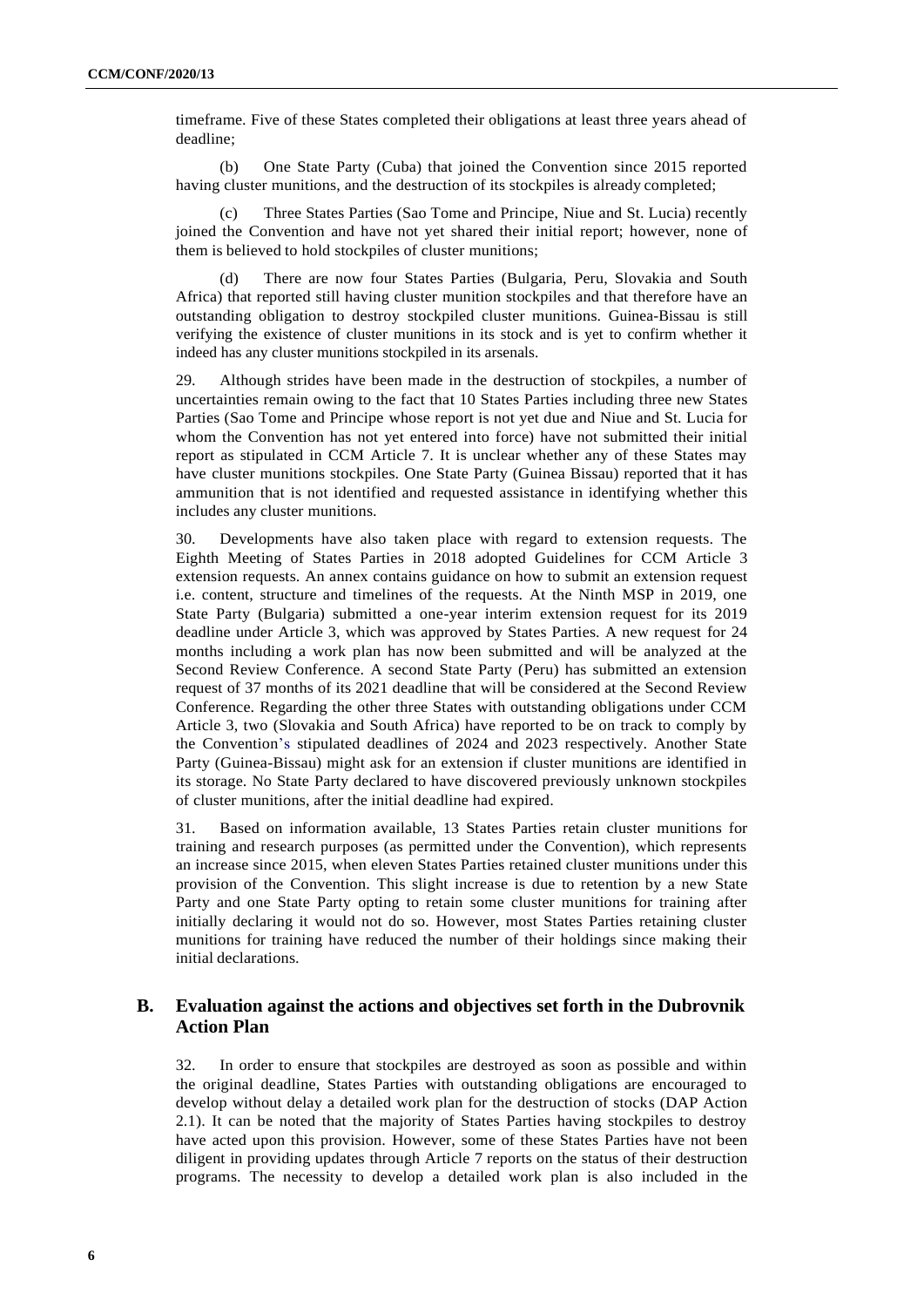Guidelines on an Article 3 extension request that was adopted at the Eighth Meeting of States Parties.

33. The DAP also encourages States Parties to increase promising practices exchanges of good and cost-effective stockpile destruction practices (Action 2.2). This was done by some but not all States Parties, and exchanges in this area can certainly be improved upon. States Parties should systematically highlight any milestones in annual transparency reports and at meetings of the Convention. An improvement in the exchange of information including on the impact of destruction on public safety, health and the environment is also paramount.

34. In Action 2.3, the DAP recalls that States Parties that retain or acquire cluster munitions or explosive submunitions under Article 3.6 should ensure that the amount does not exceed the number absolutely necessary for said purposes and shall report regularly on any changes thereon. During the review period, the number of States Parties reporting on the retention of cluster munitions have gradually increased while the ISU, together with the thematic coordinators, have regularly checked that reports were provided on the past and planned use of retained munitions.

35. Regarding Action 2.4, States Parties that completed their stockpile destruction have as a rule reported on their achievement at the following Meeting of States Parties. The provision of this information was also facilitated by the adoption of the template titled "Article Declaration of Compliance in 2018" at the Eighth Meeting of States Parties.

#### **C. Challenges highlighted since the First Review Conference**

36. Important progress has been made in the destruction of cluster munition stockpiles since 2015. However, some challenges remain. During the period under review, a State was for the first time not in a position to complete its obligation to destroy its stockpile within the initial deadline set forth in Article 3 and had to submit an extension request at the Ninth Meeting of States Parties. This country has now submitted a new extension request to be analyzed at the Second Review Conference, with all the requested documents. Another State has also submitted an extension request to be reviewed at the Second Review Conference. As this is still a recent process, it is important to make sure that the requests are comprehensive and of good quality when submitted, in order to preserve the integrity of the treaty. Monitoring the implementation of such requests will be important to ensure that the completion of destruction will be as rapid as possible. More generally, one of the consequences of the reporting fatigue observed under the Convention has been that collecting information on the implementation of obligations under Article 3 has become a challenge.

37. In carrying out Article 3 obligations, the two following challenges were notably identified:

(a) A lack of necessary expertise to carry out destructions that minimize the environmental impact in accordance with CCM Article 3.2;

Necessity to develop complex national processes to take forward Article 3 implementation, including technological challenge.

# **IV. Clearance and Risk Reduction Education**

#### **A. Status of the situation and progress since Dubrovnik**

38. At the end of the First Review Conference, eleven States Parties still had clearance obligations under Article 4. During the period under review, three States Parties declared completion (Croatia, Montenegro and Mozambique). One new State Party (Somalia) reported to have obligations under Article 4 while another (Mauritania) that had declared completion in 2013 reported in 2020 to have discovered previously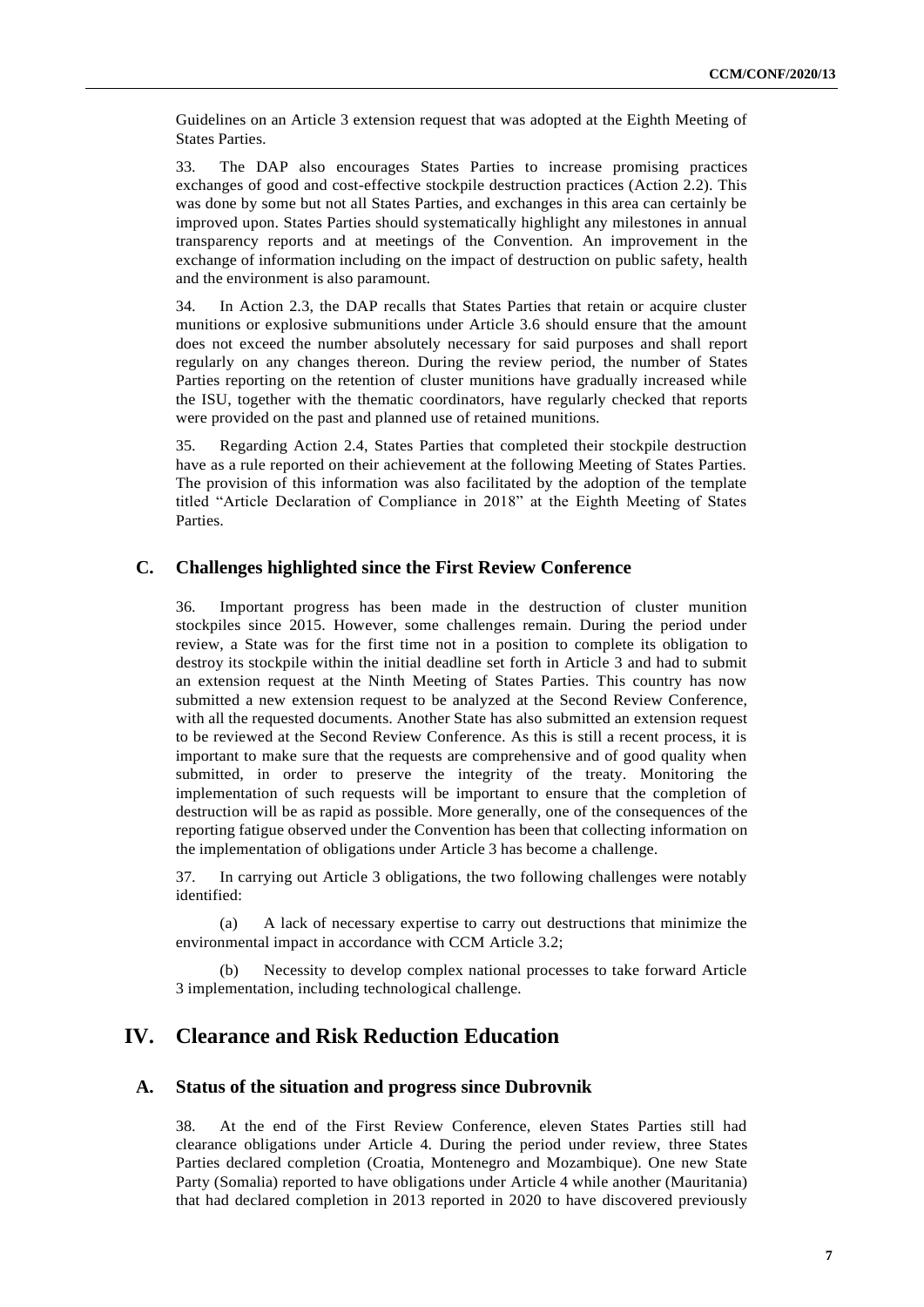unknown contaminated areas under its jurisdiction or control. Consequently, 10 States Parties (Afghanistan, Bosnia and Herzegovina, Chad, Chile, Germany, Iraq, Lao People's Democratic Republic, Lebanon, Mauritania and Somalia) currently have outstanding clearance obligations under Article 4.

39. Since the First Review Conference, a number of States Parties have asked for extensions of their deadline. At the Ninth MSP held in September 2019, two States Parties (Germany and Lao People's Democratic Republic) with clearance deadlines in 2020 were granted five-year extensions until 1 August 2025, the first extensions under the Convention. Three other States Parties (Bosnia and Herzegovina, Chile and Lebanon) indicated that they would not meet their initial 2021 deadlines and submitted extension requests in 2020, requesting an additional 18 months, 12 months and five years respectively. These requests will be considered at the Second Review Conference in November.

40. In all, by the end of the Second Review Conference, it is expected that ten States Parties will continue to have outstanding clearance obligations.

41. Since the First Review Conference, five States Parties (Afghanistan, Croatia, Iraq, Lao People's Democratic Republic and Lebanon) with outstanding Article 4 obligations have provided particularly detailed information on risk reduction education efforts, including disaggregated data**.** Others have provided limited information. Risk education continues to play a vital role in protecting civilians, particularly when delivered in areas with very high casualty rates or where clearance operations may not be possible because of ongoing hostilities.

## **B. Evaluation against the actions and objectives set forth in the Dubrovnik Action Plan**

42. The DAP includes eight actions related to clearance and risk reduction.

43. Action 3.1 of the DAP requires that affected States Parties assess the extent of the problem. In evaluating implementation as outlined in the DAP, it is recognized that land should be released through cancellation where no evidence of contamination is found, taking into account existing standards, best practices and principles for land release. The DAP promotes an evidence-based approach and underlines that an affected State Party should "make every effort to promote clarity on the location, scope and extent of cluster munitions remnants in areas under its jurisdiction or control drawing on survey approaches as appropriate and needed".

44. Since the First Review Conference, a majority of affected State Parties have carried out surveys to a varying extent thus providing clearer information on the scope and extent of the reported contaminated areas. States that have reported carrying out evidence-based surveys include: Afghanistan, Chile, Croatia, Germany, Iraq, Lebanon Lao People's Democratic Republic, and Montenegro. More work is certainly needed to ensure that states are afforded an accurate understanding of the true extent of contamination globally. Obtaining greater clarity on the extent of remaining cluster munition remnants contamination enables national authorities to more accurately estimate the time required to meet their obligations under Article 4; to make informed decisions based on evidence, including on prioritization of survey and clearance operations; and to improve risk analysis. It is imperative that States Parties with obligations under this key treaty provision make every effort to comply with it as soon as possible and, in cases where they are unable to meet the mandated deadline, they must request the shortest extension period possible. Extension requests should be based on a clear plan to achieve completion and must include clear milestones and timelines.

45. Action 3.2 of the DAP sets the protection of people from harm from cluster munition remnants at the core of the Convention. In their Article 7 reports, of the 12 States Parties affected by cluster munition remnants, five (Bosnia and Herzegovina, Chad, Mauritania, Montenegro and Somalia) provided only very limited information regarding risk reduction education efforts. Chile and Germany provided limited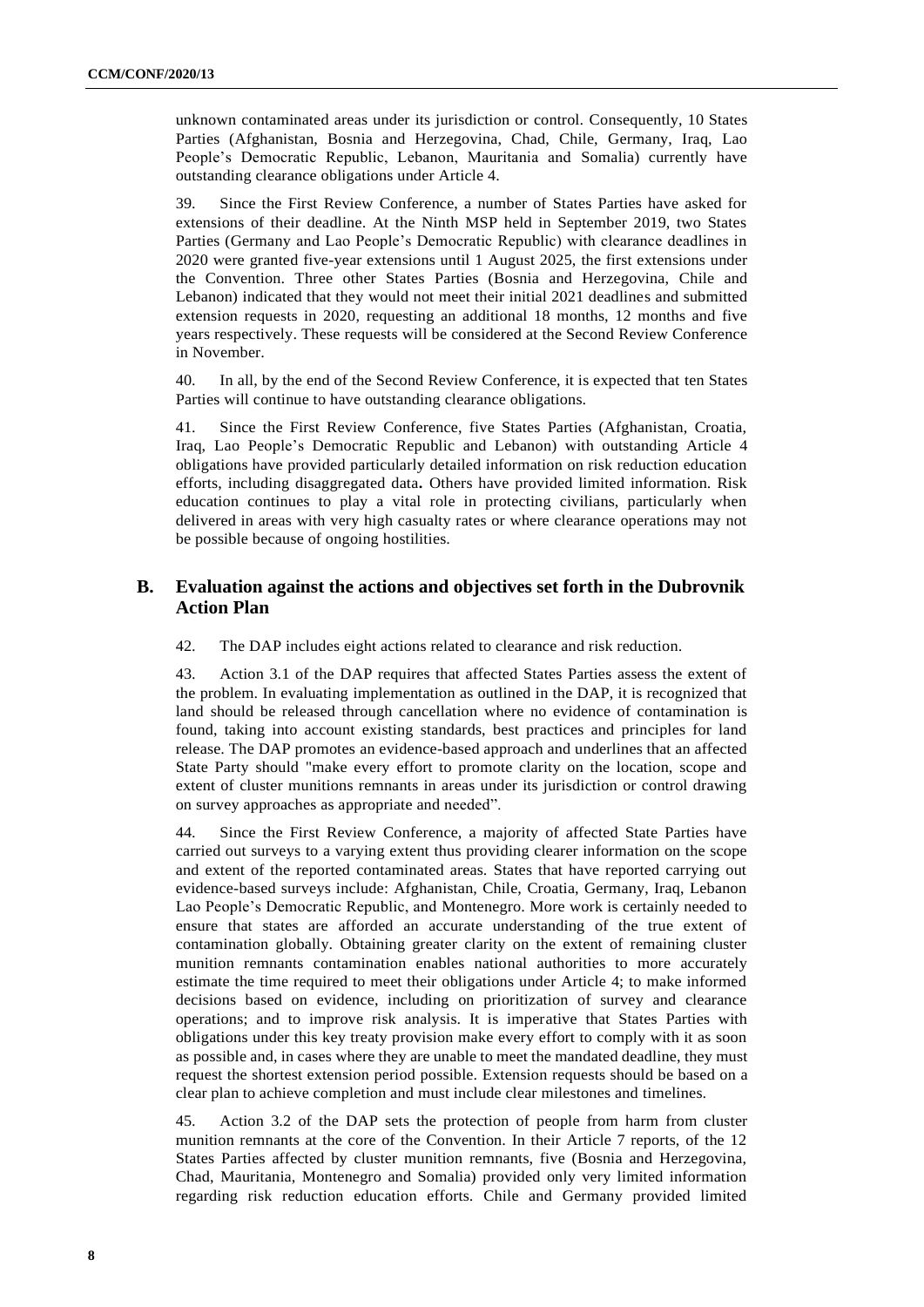information due to the fact that their contamination is limited to a fenced off military shooting range. Only five States Parties (Afghanistan, Croatia, Iraq, Lao People's Democratic Republic and Lebanon) provided detailed disaggregated data on this aspect.

46. Action 3.3 of the DAP highlights the importance of developing a resourced work plan to address the contamination by cluster munition remnants. This is recognized as essential for effectively planning survey and clearance operations in order to meet deadlines, and for attracting international/donor support. During the review period a number of affected States parties have developed comprehensive national strategies to address contamination at the national level, and most have developed operational work plans (of varying levels of detail and quality). Several affected states report providing national resources towards their implementation (ranging from limited national contributions to entirely nationally funded programmes). In most cases, international financial support for the expedient implementation of the work plans is requested. This could however be strengthened through inclusion in Article 7 reports of progress against the work plan, milestones, deadlines and allocated requested resources.

47. Action 3.4 of the DAP encourages affected States Parties to be inclusive when developing their response. Unfortunately, States Parties contaminated with cluster munition remnants have not systematically provided information regarding the inclusion of affected communities or other stakeholders in the development of a national response to address cluster munition remnant contamination and in risk reduction education programmes. At Meetings of States Parties during the review period, mine action operators have shared details on their programmes' efforts towards including affected communities and diverse populations. Research conducted by Mine Action Review in 2019 also suggests that national authorities and their implementing partners in nearly two-thirds of affected States Parties, reported consulting all groups, including women, girls, men, and boys, during survey and community liaison activities.

48. Action 3.5 relates to the management of information for analysis, decisionmaking and reporting. It recognizes the importance of information management as a key aspect of land release planning and prioritization, including in determining where it is possible for land previously recorded as contaminated to be released through cancellation. The quality of the reporting varies, but it is positive to note that reasonably detailed information regarding the contaminated areas is provided. However, not all affected States Parties have provided sufficiently detailed information on cluster munition remnant contamination, and further progress from them in this area would be welcome and beneficial.

49. Action 3.6 requires States Parties that have used or abandoned cluster munitions prior to entry into force of the CCM to endeavor to provide support (including technical, financial, material and human resources) to, assist and cooperate with affected States Parties to ensure the clearance of cluster munitions used or abounded on the territory of another State Party. This aspect was not comprehensively assessed in the context of the work of the Convention during the period under review. Whilst the inability to track progress directly might be addressed in future through Article 7 reporting, it is noted that there has been anecdotal evidence of cooperation between States Parties and States not Parties. This is positive and indicates broad support for the norm that this action seeks to establish.

50. Action 3.7 encourages States Parties to apply practice development to their efforts to address cluster munition remnant contamination. The Convention has continued to encourage the use of efficient technologies in the survey and clearance of cluster munition remnants in the context of Article 4. Specifically, it continues to promote the implementation of efficient evidence-based survey and clearance activities in line with internationally recognized best practice, which are captured in International Mine Action Standards (IMAS). This promotion is based on the global understanding that efficient implementation of Article 4 relies primarily on high quality survey to identify and define confirmed cluster munition remnant contamination, based on direct evidence, and on subsequent targeted and prioritized clearance of contamination. For example, Cluster Munition Remnants Survey (CMRS), is one such example of an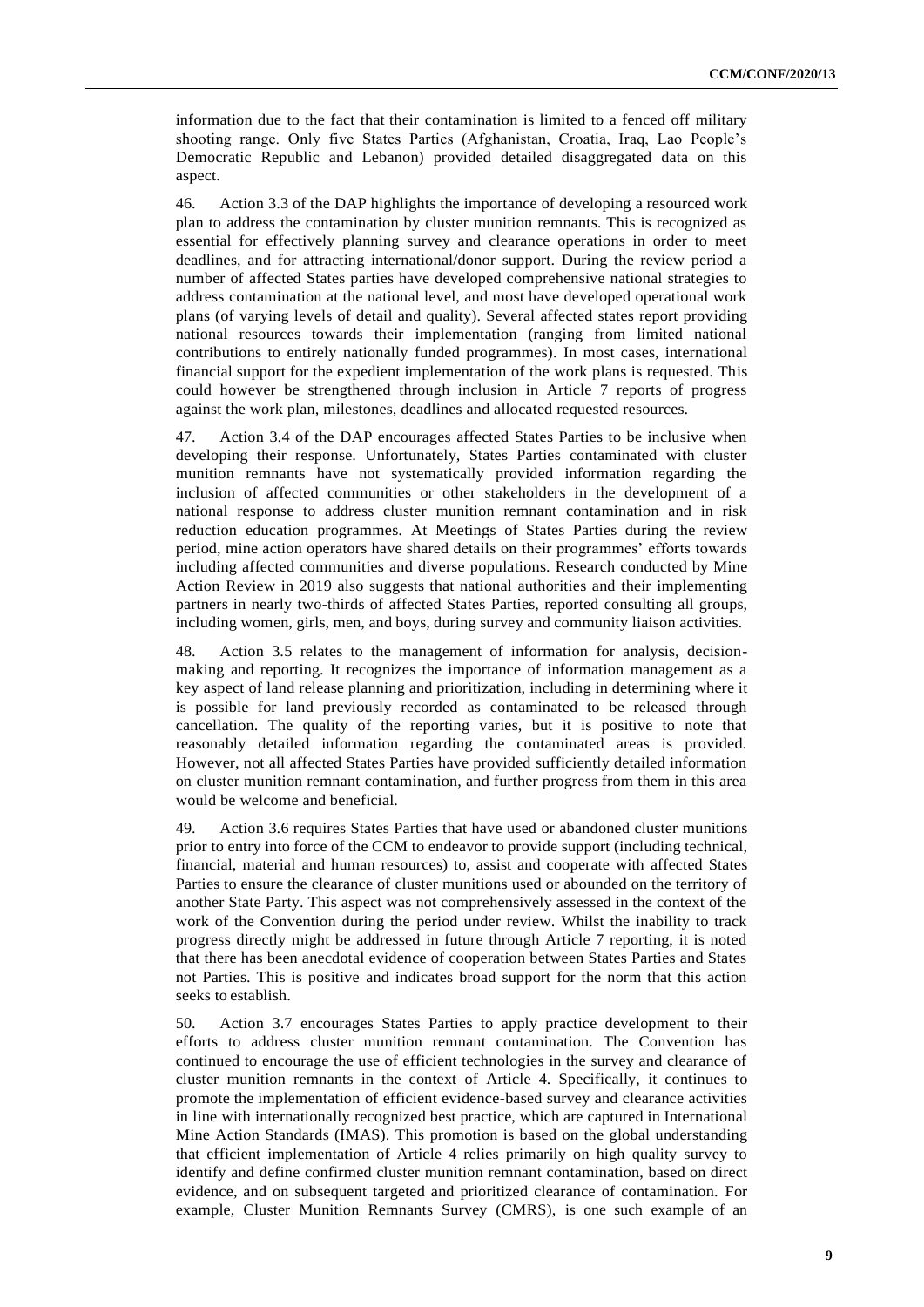evidence-based technique that is highly reliant on both non-technical and technical survey, and that has been particularly adopted to a cluster munition remnant context by national authorities and their implementing partners in Southeast Asia. In all cases survey and clearance operations should be underpinned by effective information management and supported though efficient funding cycles.

51. Action 3.8 demands the promotion and expansion of cooperation. Since it is difficult to differentiate between financial contributions allocated specifically to the clearance of cluster munition remnants and those allocated to clearance of mines and other explosive remnants of war, no detailed figures can be provided. However, since 2015 international financial contributions for clearance activities increased significantly. The Landmine Monitor recorded that international support for clearance and risk education amounted to US\$ 218.6 million in 2015, US\$ 343.2 million in 2016, US\$ 395.9 million in 2017 and US\$ 396.9million in 2018. The distribution of this increased funding has not been shared equally among affected states. Significant focus has been placed on a relatively small number of states, including some States not party.

52. Additionally, innovative approaches, such as the Country Coalitions were developed which contribute to a more focused and better coordinated engagement between affected States, donor States and operators (see section on International Cooperation & Assistance).

53. Regarding the results that were expected from these measures, the following can be highlighted:

- Increased amounts of suspected land were released for subsistence, cultural, social and commercial purposes. This has been achieved thanks to the more widespread application of evidence-based survey (both non-technical and technical survey), in line with IMAS. This has enabled several affected States Parties to safely release areas found not to be contaminated. The exact degree to which released land has been used for subsistence, cultural, social and commercial purposes, cannot be readily assessed at this time as impact assessments in mine action are still too rare.
- The better targeting of scarce clearance resources is difficult to assess due to the different contextual factors that influence clearance planning and tasking at a national level. It is clear that progress in this regard varies between affected States Parties and has largely depended on the degree to which evidence-based survey is used to confirm cluster munition remnant contamination, before clearance is conducted. Research by Mine Action Review indicates a steady increase in the amount of cluster munition remnant contaminated area cleared globally each year since the First Review Conference, although clearance by States Parties has remained broadly constant. In 2015, 70km<sup>2</sup> was cleared globally (of which more than  $52.2 \text{km}^2$  was in States Parties); reaching  $88 \text{km}^2$  (more than  $39.5 \text{km}^2$  in States Parties) in 2016; 95.4 km<sup>2</sup> (more than  $43.9 \text{km}^2$  in States Parties) in 2017; and  $128.3 \text{km}^2$  (more than  $50.5 \text{km}^2$  in States Parties) in 2018. In this same period, the number of submunitions cleared globally rose from more than 120,899 in 2015 (of which more than 106,863 in States Parties); to 137,544 (more than 113,085 in States Parties) in 2016; and 153,007 (more than 125,550 in States Parties) in 2017; before falling slightly to 135,779 (more than 100,455 in States Parties) in 2018.
- The impact of clearance progress on larger freedom and safer movement cannot be readily assessed at this time. This is an observation that may inform future planning at the convention level.
- Finally, the expected increased exchange of information of good and costeffective clearance practices including on safety, environmental impact and efficiency can be observed through the establishment of Country Coalitions as well as other steps such as regional workshops. An example would be the 'Balkans workshop on cluster munition survey and clearance and implementation of Article 4 of the CCM' was convened by Norway and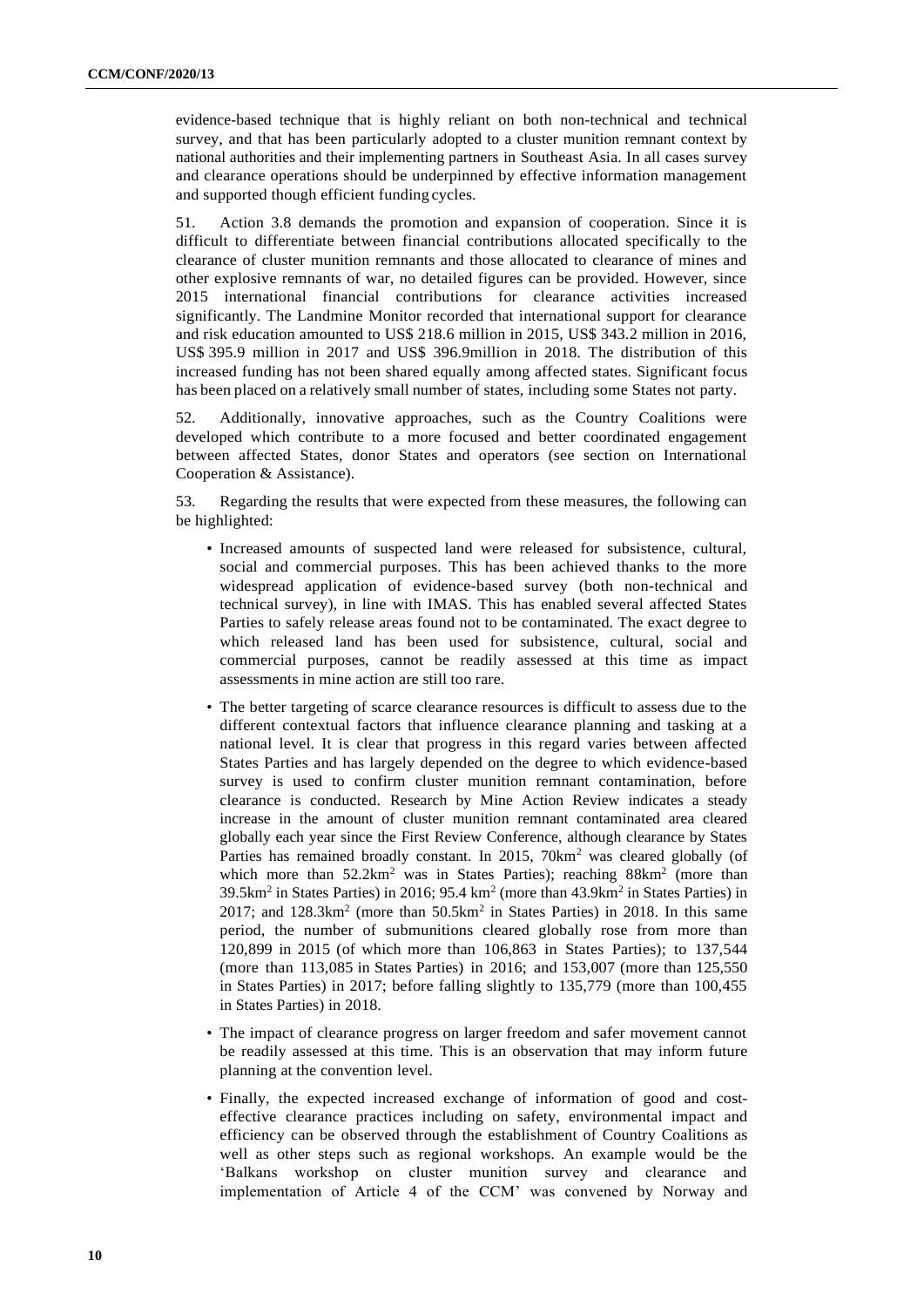Netherlands in November 2017 and is a good example of how CCM State Party coordinators can leverage their mandate to help drive progress.

## **C. Challenges highlighted since the First Review Conference**

54. During the period under review, as more States made progress in implementing CCM Article 4, several challenges have been encountered. A number of affected States Parties have indicated that efforts are hampered by a lack of resources or funding to fully implement their Article 4 obligations, including the collection of disaggregated data on sex and age. This in return often impeded funding commitments from interested donors.

55. Increasingly, donors have been more responsive to clearance in humanitarian emergencies, leaving mine action programmes in non-emergency settings with decreased international support. This negatively impacts the development and implementation of cost- efficient survey and clearance processes for these affected areas as well as risk reduction education efforts. The establishment of a Country Coalition in such circumstances has proven to be a useful tool to address this development. Such a collective of forums afford affected states the opportunity to present and discuss country-specific needs and challenges in Article 4 implementation and to better engage donors to help secure the required funds.

56. Another challenge faced by some States Parties (including Afghanistan, Bosnia and Herzegovina, Chad, Croatia, Iraq, Lebanon, and Mauritania) with obligations under Article 4 is the discovery of previously unknown contaminated areas. In certain circumstances operators have needed to conduct clearance in urban areas, incurring additional technical challenges in already complex operating environments.

57. A potential challenge for those States reaching completion is that clearance becomes increasingly difficult when contamination becomes increasingly difficult when is located on difficult terrain. Additionally, in some instances, cluster munition remnants are located in remote and insecure areas which impacts on planning and tasking.

58. Another challenge to Article 4 implementation has been that of competing national priorities of affected States Parties. With multiple competing requests for scarce resources, it is increasingly important that Conventions' narrative is strengthened at all levels, the socio-economic benefits of survey and clearance efforts are clear and should be effectively communicated to ensure that mine action receives appropriate attention and funding at the national and international levels.

59. Timely planning to ensure that survey and clearance activities are initiated early within the allocated initial ten-year Article 4 timeframe is also a key element. Article 4 requires each affected State Party to complete clearance, 'as soon as possible, but not later than ten years from the treaty's entry into force for it. Several affected States Parties have met difficulties to initiate survey and clearance, leaving little margin for encountering unforeseen obstacles and potentially jeopardising their ability to fulfil their Article 4 obligations within the ten-year deadline. There is a clear risk that an undesirable precedent will be established if States Parties do not apply all reasonable efforts during their initial Article 4 clearance deadline, but then request the maximum five-year extension period allowed by the Convention when the original deadline has been missed. This observation will likely inform planning at the Convention level and it is important that this risk is managed and mitigated through the Convention's established machinery.

60. In a small number of affected States Parties, ongoing difficult security situations impeded implementation of Article 4 obligations, this was notably the case where operational advancement was largely dependent on improving the national and the regional security situation.

61. Evaluating the implementation of the DAP has been challenging due to the fact that not all States Parties have provided annual transparency reports in accordance with Article 7 and that the quality of information contained in the reports that were submitted differed widely.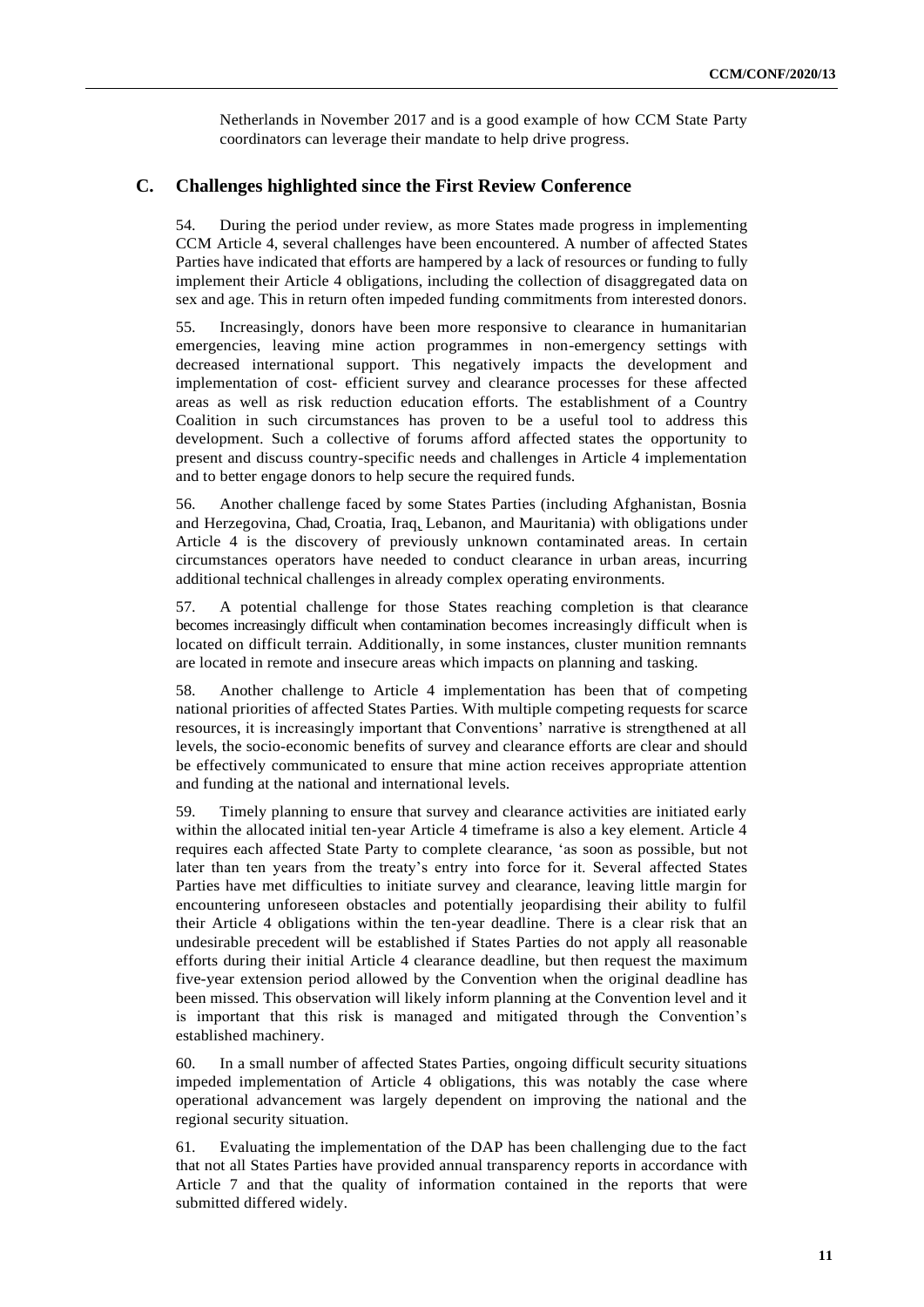62. Finally, some of the elements contained in the DAP were not allocated appropriate indicators and as such are not readily measurable, which is a lesson to be drawn from that will inform the development of the Lausanne Action Plan.

# **V. Victim Assistance**

## **A. Status of the situation and progress since Dubrovnik**

63. The Convention is a landmark humanitarian disarmament agreement, which is still the only international treaty to contain precise obligations on assistance by States Parties to victims of a given weapon in areas under the State Party's jurisdiction or control. As well as being a legal obligation, assistance to survivors, families of those killed and injured and affected communities, is recognized as a key component in the mitigation of the harm caused by cluster munitions. The Convention sets a new standard advancing International Humanitarian Law in the context of rights-based approaches, ultimately improving and facilitating victim assistance and fostering the victims' right to inclusion in their societies on an equal basis.

64. After the First Review Conference, a significant increase in the number of new cluster munition casualties worldwide was registered in 2016, mainly as a result of armed conflicts occurring in States not Parties. Since 2016, a positive trend has been registered with casualties steadily decreasing. Civilians are the great majority of victims, with children accounting for a considerable proportion of victims throughout the review period and for the majority of victims in 2018. One important challenge in this area is the need for accurate and nationwide surveillance systems for the better identification of cluster munition victims.

65. At the First Review Conference, the States Parties renewed their commitment to the full, equal and effective participation of victims in their societies. They recognized the importance of long-term and sustainable assistance to victims as well as the need to integrate victim assistance into broader frameworks relating to the rights of persons with disabilities, and to health, education, employment, and poverty reduction to ensure the realisation of their rights.

66. At the First Review Conference, 13 States Parties had reported to have obligations under Article 5. Since 2015, Colombia was removed from the list after declaring that there are no cluster munitions victims on its territory. Additionally, Sierra Leone has been removed until further information regarding this obligation is provided. After the accession of Somalia to the Convention and the submission of its initial report, the number of States Parties with obligations stands currently at 11 — Afghanistan, Albania, Bosnia and Herzegovina, Chad, Croatia, Guinea-Bissau, Iraq, Lao People's Democratic Republic, Lebanon, Montenegro and Somalia. In its 2019 Article 7 report, Mozambique clarified that after verification it did not have any victims of cluster munitions

67. Notably, all 11 States Parties with obligations under Article 5 have reported to varying degrees on efforts made throughout the past five years to meet the requirements set by the Convention, as well as to implement actions contained in the Dubrovnik Action Plan (DAP) related to victim assistance. Regarding their reporting obligations, in 2018 all but two States Parties submitted their annual reports providing appropriate information concerning victim assistance, although some of them did so partially. Furthermore, since 2015 six of them (Afghanistan, Bosnia & Herzegovina, Chad, Iraq, Lao People's Democratic Republic and Lebanon) have reported on new cluster munition victims.

68. Key progress can be noted on the compliance with obligations under Article 5.2 (g), Action 4.1 (a) under the DAP. Since the First Review Conference, the 11 States Parties with victims in areas under their jurisdiction or control have designated a national focal point implementing fully the corresponding action set in the DAP. The appointment of these positions contributes therefore to the enhancement of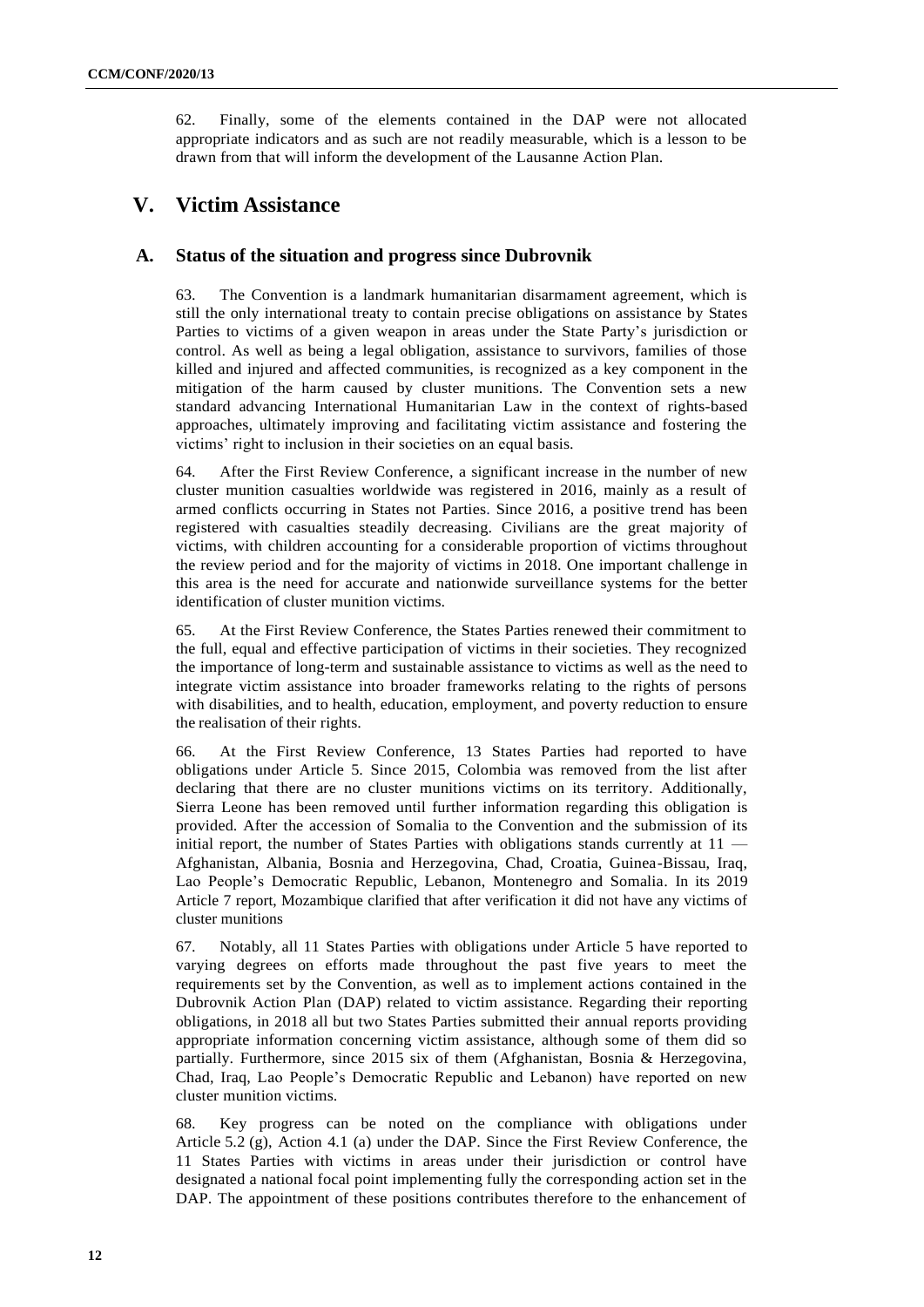the coordination, development, implementation, enforcement and monitoring of policies and plans relevant to the needs and rights of cluster munition victims. Additionally, the number of States Parties that have elaborated national disability action plans or victim assistance national action plans or that have designated a national authority to lead the work in this domain has increased from eight in 2015 to eleven (Article 5.2), Action 4.1 (c) under the DAP. This allowed them to strengthen their national capacity in this sector. Overall, progress in victim assistance has benefitted from increased coordination and exchange of information between victim assistance related bodies of the CCM, Protocol V of the Convention on Certain Conventional Weapons (CCW) and the Anti-Personnel Mine Ban Convention (APMBC).

## **B. Evaluation against the actions and objectives set forth in the Dubrovnik Action Plan**

69. Although none of the States Parties with obligations under Article 5 have fully implemented all the actions dedicated to victim assistance within the DAP, notable progress has been achieved by many of them. Collecting reliable data is key to assess the needs of victims and therefore to develop relevant victim assistance policies. Since 2015, six States Parties (Afghanistan, Albania, Croatia, Iraq, Lao People's Democratic Republic and Lebanon) have reported on data collection, showing a need for further improvement in this area. Eight of the States Parties (Afghanistan, Albania, Bosnia and Herzegovina, Chad, Croatia, Iraq, Lao People's Democratic Republic and Lebanon)with obligations in this domain reported having developed dedicated action plans, making an effort to integrate victim assistance into the broader disability sector, in accordance with Action 4.1 (c) of the DAP. With only the exception of Lebanon (has signed but not ratified), all these States Parties are also Party to the Convention on the Rights of Persons with Disabilities, underlining the possibility to coordinate actions relevant for victim assistance in so far as survivors are concerned between the CCM and this Convention, in accordance with Action 4.1 (c).

70. During the review period, eight States Parties (Afghanistan, Albania, Bosnia and Herzegovina, Croatia, Iraq, Lao People's Democratic Republic, Lebanon and Montenegro) have explicitly reported on the mobilization of resources leading to an improvement of the assistance provided to victims (Action 4.1 (d)). In addition, all States Parties with victim assistance coordination structures in place have successfully involved survivors or their representative organizations in victim assistance or disability coordination mechanisms (Action 4.2 (a)). With regards to Action 4.3 related to the need to share information, all the States Parties with obligations under Article 5 have submitted their initial transparency reports, and most of them have consistently submitted their annual reports over the review period.

71. Additionally, despite significant efforts, States Parties having obligations under Article 5 continue to face significant challenges while compiling, processing and providing data. Five States Parties (Albania, Croatia, Iraq, Lao People's Democratic Republic and Lebanon) have indicated collecting disaggregated figures on sex and age on the assistance provided to cluster munition victims in accordance with Action 4.1 (a). Needs with regard to Article 5 implementation remain considerable, as demonstrated by the fact that ten States Parties between 2016 and 2020 (Afghanistan, Albania, Bosnia and Herzegovina, Chad, Guinea-Bissau, Iraq, Lao People's Democratic Republic, Lebanon, Montenegro, and Somalia) have requested international assistance and cooperation regarding victim assistance through their Article 7 reports (Action 4.4).

## **C. Challenges highlighted since the First Review Conference**

72. Most States Parties with cluster munition victims have encountered difficulties in ensuring adequate survey and reporting on victim assistance. Additional challenges include the improvement of mechanisms for clearer data disaggregated by sex and age collection. As a consequence, impacted States Parties still face significant challenges to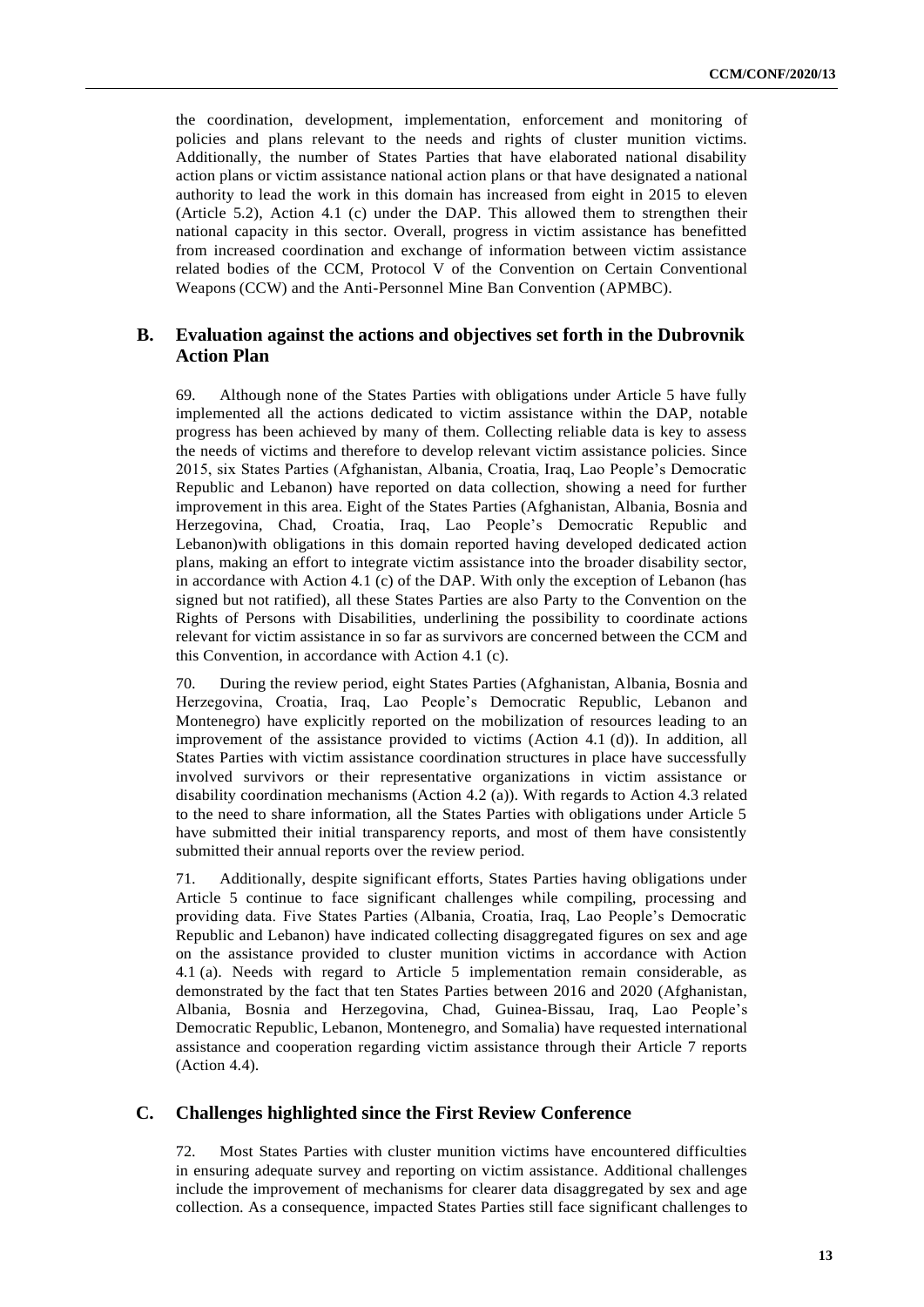efficiently identify the intersecting needs of survivors and the capacity gaps of their national support mechanisms and legal frameworks. This situation results in inaccurate, low-quality reports, resulting in data that is no longer fit-for-purpose. In this sense, there is still room for improvement on the implementation of gender and age sensitive actions, policies and budgets. Strengthening national ownership and capacity by developing national victim assistance frameworks could also be improved.

73. The need to improve collaboration and cooperation at the international level between States Parties and the coordination at the national level between relevant government agencies has been observed. This also concerns the need for an increased and sustained approach with civil society organisations as well as other relevant stakeholders working directly with victims. Promoting increased exchange of information and good practices between States Parties and service providers working with victims could accelerate the implementation of the victim assistance commitments of the Convention and improve the collection of data disaggregated by sex and age.

74. Continued engagement among States Parties will be important to ensure involvement of victims and their representative organisations in policy development and practical implementation of victim assistance measures. States Parties have also underlined the value of establishing sustainable services in the areas of medical care, rehabilitation, psycho-social support, education, labour and social protection, and of ensuring accessible resources and territories to guarantee equal opportunities for cluster munition victims.

75. Finally, although funding for victim assistance has increased during the last years, insufficient financial resources remains a significant challenge. In fact, the amount of international assistance dedicated to victim assistance falls far short of recipients' needs and represents a very small percentage of total mine action funding.

# **VI. International Cooperation and Assistance**

## **A. Status of the situation and progress since Dubrovnik**

76. At the First Review Conference, States Parties reaffirmed the importance of international cooperation and assistance. They adopted a comprehensive set of actions in the DAP to significantly improve cooperation between those seeking assistance and those in a position to assist. During the period under review, significant progress in the field of international cooperation and assistance has been made. Two developments are of particular note, a) the high number of requests for assistance from States Parties with insufficient national capacities and of responses by those in a position to assist and b) the establishment of successful partnerships to implement obligations under the Convention.

77. Since the First Review Conference, States Parties with limited national capacity to fulfil obligations under the Convention have formulated an increasing number of requests for assistance. These States Parties have communicated their challenges and requested assistance at Meetings of States Parties and through Article 7 transparency reports, through bilateral and regional channels, or in communication with relevant expert organizations and other stakeholders in a position to respond to their requests. An increased number of States Parties has also indicated providing assistance within the framework of the CCM.

78. The intensification of cooperation and assistance in the framework of the Convention is highlighted by information provided by States Parties using their annual reports a) to request assistance, b) to indicate that they have provided assistance or c) to indicate that they have received assistance:

• In 2015, nine States Parties requested assistance, four States Parties reported to have provided assistance and four States Parties reported to have received assistance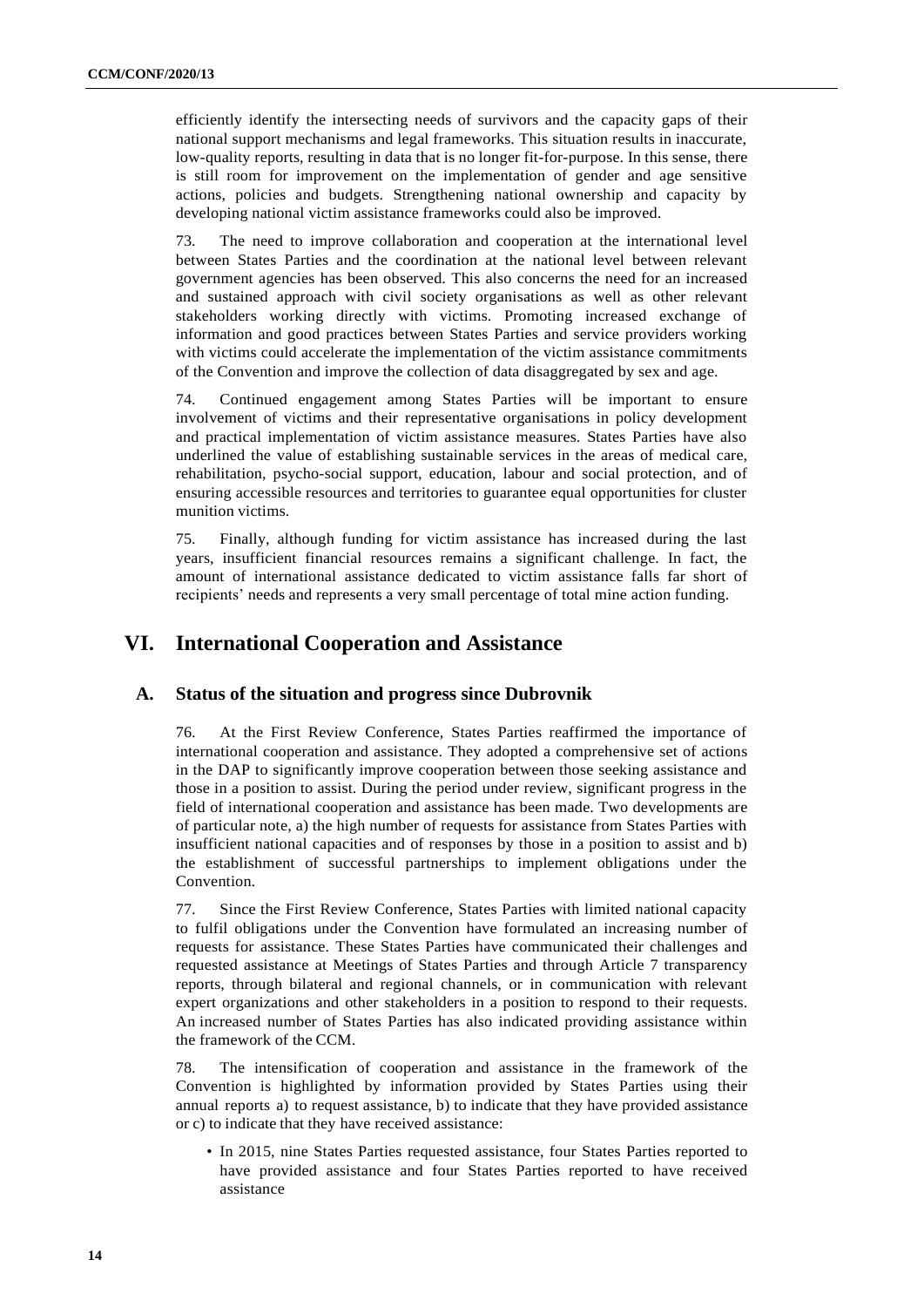- In 2016, eleven States Parties requested assistance while sixteen States Parties reported to have provided assistance and ten States Parties reported to have received assistance
- In 2017, twelve States Parties requested assistance, twenty-one States Parties provided assistance and twelve States Parties received assistance
- In 2018, nine States Parties requested assistance; twenty-two States Parties provided assistance and twelve States Parties received assistance
- In 2019, as reported by 28 September 2020, 15 State Parties and one State not Party (South Sudan) had requested assistance; 21 State Parties had provided assistance and ten State Parties had received assistance.

79. The need to avoid duplication and improve coordination between donor States, other donors and recipient States in the provision of international assistance has been constantly highlighted during the period under review. The development of strengthened partnerships for cooperation and assistance is one way to meet this challenge. Progressing in this domain has been a central element in the work under the Convention. It stems from a growing realisation of the role of international partnerships in ensuring that all States Parties make significant progress in implementing the CCM. Partnerships have a key role to play in view of the financial requirements to fulfil many of the obligations and meet deadlines, as well as constraints in funding capacity, expertise or institutional framework of many affected States Parties.

80. International partnerships have taken various forms and involved various actors: south-south and triangular cooperation, cooperation among and between States, the United Nations, the ICRC, National Red Cross and Red Crescent Societies, and their International Federation, several international and regional organizations, the Cluster Munition Coalition (CMC) and other civil society organizations, survivors and their representatives organizations.

81. It must also be noted that, during the period under review, positive experiences made within the framework of the Anti-Personal Mine Ban Convention with regards to cooperation and assistance, when applicable, have been drawn upon to take forward cooperation and assistance under the CCM.

## **B. Evaluation against the actions and objectives set forth in the Dubrovnik Action Plan**

82. In its Action 5.1, the DAP encourages all actors to strengthen partnerships at all level. The concept of "Country Coalitions" that was introduced by the Presidency of the 7MSP in 2017 has proved particularly worthwhile to further encourage and enhance partnerships and dialogue between States Parties requesting assistance and donor countries as well as other stakeholders. Such an approach enables national authorities and their implementing partners to collectively and constructively discuss country-specific progress and challenges to Article 4 implementation and to improve coordination. Since its introduction, three Country Coalitions structures have been established concerning Lebanon, Montenegro and Botswana (with the Botswana coalition already concluded in 2018 when this country completed its Article 3 obligations). Efforts to promote the Country Coalition concept have been ongoing, including through the holding of dedicated informal meetings between affected States Parties interested by this approach with donors and other stakeholders in 2018 and 2019.

83. Action 5.2 of the DAP encourages States Parties to communicate challenges and seek assistance. Since 2015, there has been a gradual increase in the number of States Parties that have used Article 7 reports to formulate their requests for assistance. This development concerns States Parties providing assistance as well. It can also be noted that coordinators for international cooperation and assistance have undertaken numerous efforts to organise a series of separate and joint meetings with donors and recipient States to ensure that requests and offers of assistance are communicated in a clear way.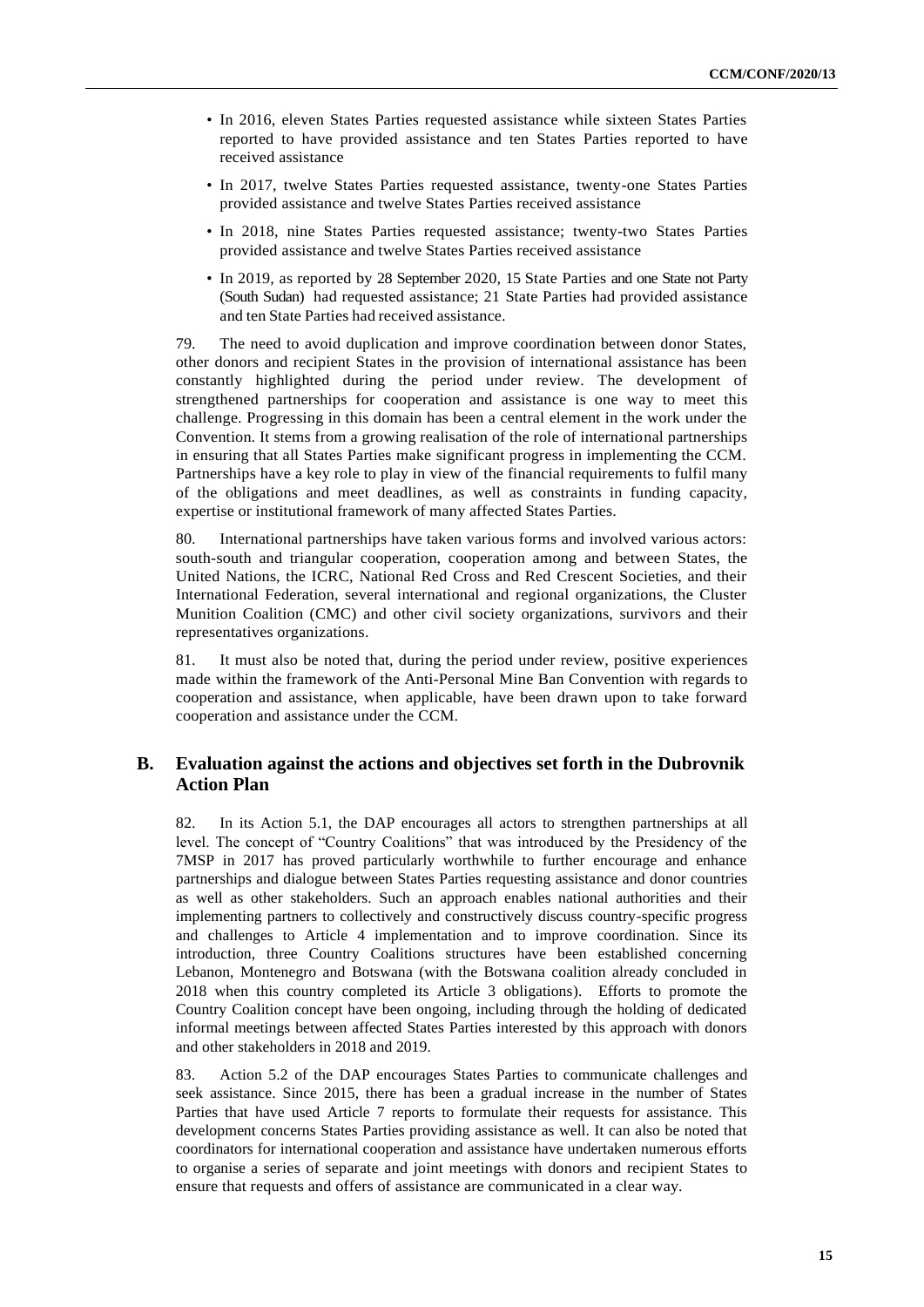84. DAP Action 5.3 underlines the importance of evidence-based needs for better results. Coordinators have played an important role in taking this action forward by organising meetings with donors and recipient States. However, the provision of appropriate information when seeking assistance has proved a serious challenge and obstacle to the formulation of positive responses in many cases. This applies to a number of aspects of Action 5.3, which indicates inter alia that States parties seeking assistance should ensure that requests are based on appropriate surveys, needs assessments, that they focus on capacity building based on appropriate identification of needs and are embedded in broader national policy and legal frameworks.

85. DAP Action 5.4 underlines the importance for States Parties seeking cooperation and assistance to take ownership. While clear national ownership does not guarantee that resources will be provided in response to a request, it makes it significantly more likely that cooperation between those with needs and those in a position to provide assistance will be positive. Many States Parties have continued demonstrating a high level of national ownership through the development of national strategies and plans, reporting on progress made and remaining challenges as well as through the provision of significant national financial contributions to the implementation of their commitments under the Convention. In other cases, States Parties have demonstrated high levels of national ownership by facilitating the development of inclusive national strategies and work plans for completion and, where possible, providing increased national resources to meeting their commitments under the Convention. National ownership will remain an important aspect going forward and building on progress made so far will be important.

86. Action 5.5 of the DAP encourages constructive responses to requests for assistance by those in a position to provide support. As indicated above, a growing number of States Parties are reporting that they are providing assistance in the context of the CCM. In terms of improving the impact of the assistance provided, the positive development represented by the introduction of the Country Coalitions approach must be underlined. This structure allows for a closer and more systematic interaction between the recipient States, donors, international organizations and operators on the ground, and positively contributing to the monitoring and evaluation of results-based programming.

87. The DAP, in Action 5.6, encourages States to make use of existing tools, cost efficiency and effectiveness. As noted above, there has been a gradual increase in the number of States Parties that have utilized national Article 7 reports to formulate their requests for assistance. Similarly, there has been an upwards trend in the number of States Parties reporting having provided assistance under the Convention. In line with the Dubrovnik Action Plan, increased attention has also been given to the explorations of synergies with other relevant international humanitarian and human rights law instruments. So, for example, in the context of victim assistance, synergies with the APMBC, Protocol V of the CCW, and Convention on the Rights of Persons with Disabilities have been explored to enhance cost efficiency and effectiveness. It is also noteworthy that the number of States Parties with obligations under Articles 3 to 5 which indicated in their Article 7 reports to have received assistance to fulfil them has increased from four in 2015 to 12 in 2018.

## **C. Challenges highlighted since the First Review Conference**

88. Despite the progress made, challenges remain in the area of international cooperation and assistance. There is scope to further enhance the role of partnerships and promote their added value for States Parties, international organizations and operators active in the field. There is also scope to increase the awareness among the various interested actors of the different opportunities for collaboration available to them.

89. In this context, there is a need to further improve the communication by affected States Parties of the challenges that they face in implementing provisions of the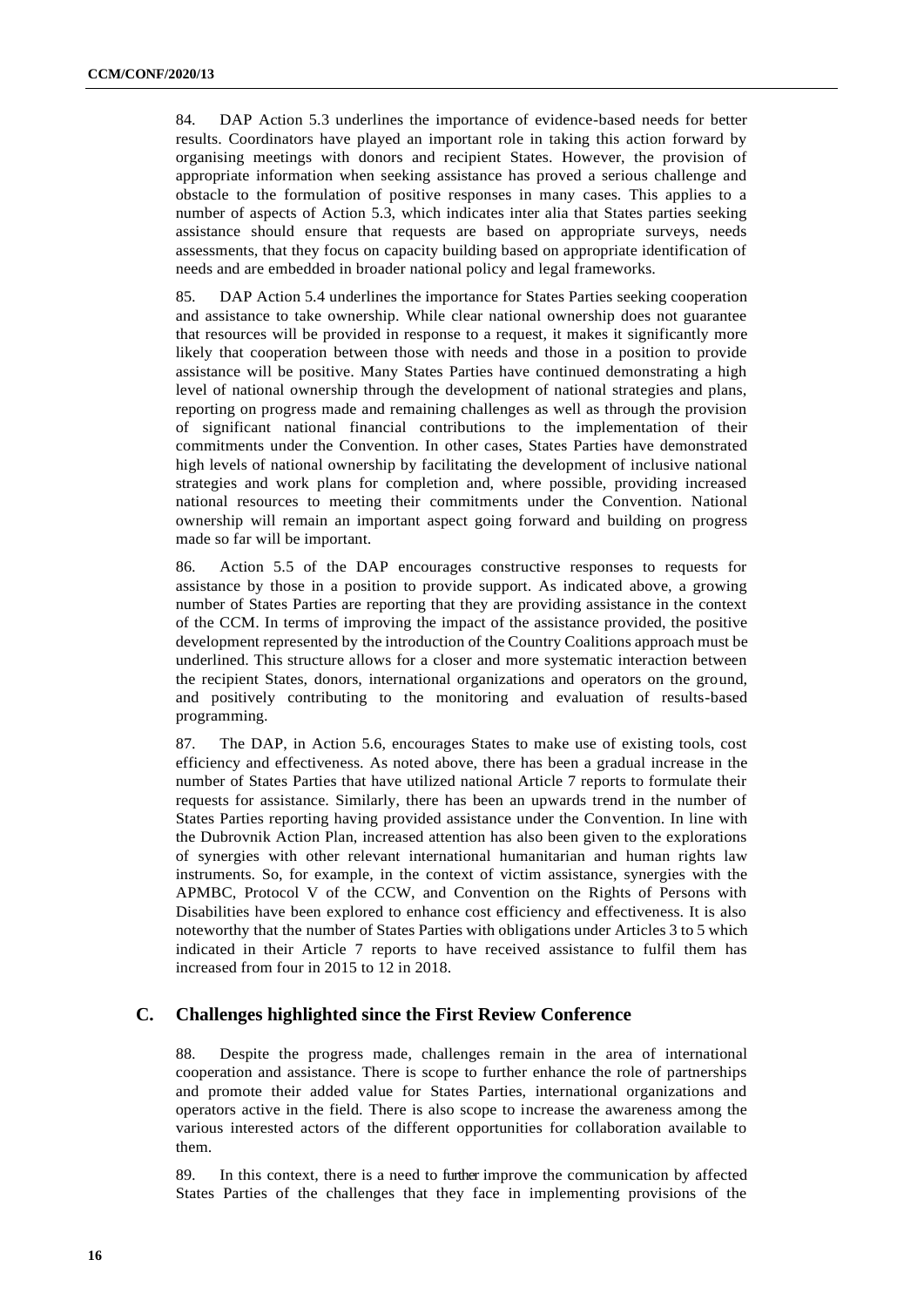Convention and their needs for assistance. The Article 7 transparency reporting is not yet fully leveraged to this effect. Reports are often submitted late or not effectively used by States Parties to request for assistance. States Parties requiring assistance should be encouraged to proactively approach the Coordinators for international cooperation and assistance, as well as other thematic coordinators and relevant stakeholders with their requests.

90. Notwithstanding the progress made since the adoption of the DAP, there remains clear scope to increase national ownership by States Parties in fulfilling their Convention obligations. The following have been highlighted as key challenges to responding positively to requests for assistance: lack of political commitment, absence of appropriate national ownership as well as absence of national legislation related to the implementation of the Convention. Four affected States Parties (Afghanistan, Bosnia and Herzegovina, Croatia and Lebanon) have developed activities in line with national strategies during the review period. This allows them to align policies, facilitates resource mobilization and shows national ownership.

91. Despite all the existing tools and cost efficiency measures, activities can in some cases overlap, resulting in an inefficient resource allocation. This is often due to a lack of national ownership and/or insufficient national planning and human or technical capacity of the recipient State. Careful resource planning and the establishment of coordination frameworks are possible solutions to be envisaged. In this sense, the further development of the Country Coalitions concept could prove useful.

92. Lastly, it is necessary to underline that some States Parties with cluster munition victims will require support in the long-term. In this area, it must be realised that obligations under the Convention are of a different nature than those related to stockpile destruction or clearance, which are time bound.

## **VII. Transparency and exchange of information measures**

#### **A. Status of the situation and progress since Dubrovnik**

93. Under Article 7 the submission of an initial transparency report followed by annual reports is a legal obligation. It is also an important transparency and confidence building measure among States Parties to the Convention and an important tool to monitor progress in implementation. Most States Parties have engaged in fulfilling their obligation to provide initial and annual reports.

94. At present, 100 of 107 States Parties that should have already submitted their initial transparency report have done so, representing a submission rate of 93 per cent. At the end of the First Review Conference, 19 initial reports were overdue. By the 6MSP, the number had risen to 22. Since then, the number of overdue initial Article 7 Reports has decreased to seven in 2020, a reduction of approximately 60 per cent. Between 2015 and 2020, 32 States Parties have submitted their initial reports. Of these 32 reports, 23 were submitted late while nine were submitted on time. As at 28 September 2020, seven (7) States Parties (Cabo Verde, Comoros, Congo, Guinea, Madagascar, Rwanda and Togo) have yet to comply with this important obligation. Only three new States Parties have initial reports not yet due.

95. The record is less satisfactory as far as the annual reporting is concerned. During the period under review, 75 per cent of States Parties submitted their annual Article 7 reports on average with 51 per cent of them submitting their reports by the Convention stipulated deadline of 30 April. Only two signatory States (Democratic Republic of Congo and Palau) have submitted a voluntary Article 7 report during this period. One State not Party, South Sudan, also submitted a voluntary report during the same period.

96. In initial or annual reports, an average of ten States Parties per year have requested specific assistance to comply with outstanding obligations under the Convention. Furthermore, about 22 States Parties per year reported on providing assistance to affected States to implement the Convention. It is also noteworthy that the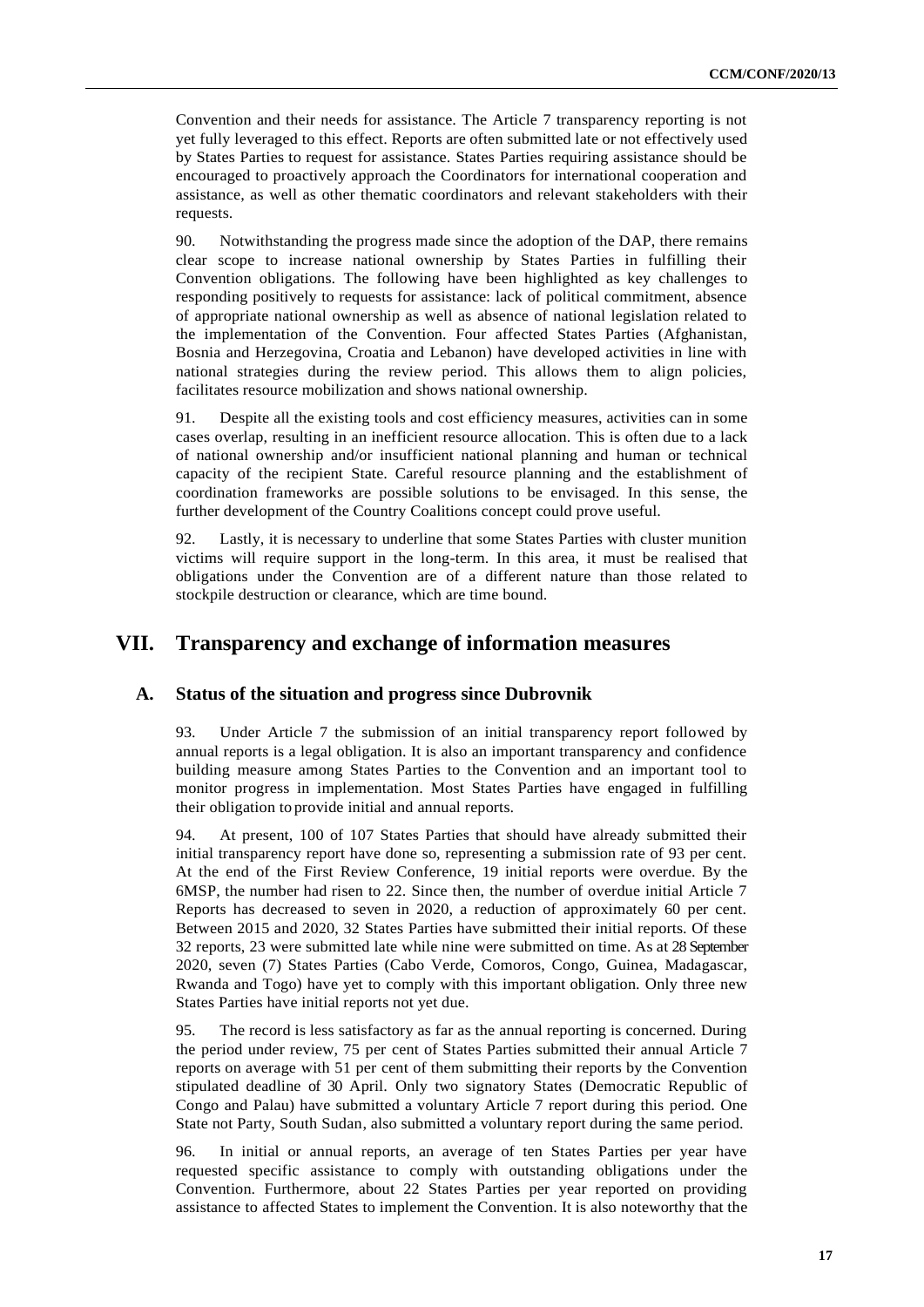reporting rate has increased among countries contaminated by cluster munition remnants and implementing obligations under Articles 3 to 5 of the Convention.

## **B. Evaluation against the actions and objectives set forth in the Dubrovnik Action Plan**

97. Action 6.1 of the DAP requires to report in time, initially and annually. As indicated, the rate of submission of initial reports improved significantly from 75 per cent at the end of 2015 to 93 per cent as of 28 September 2020 largely due to the constant engagement of thematic coordinators through various activities including through bilateral meetings with States Parties especially those with obligations to provide updates. However, these initial reports were rarely submitted within the foreseen deadlines. On the other hand, an overall decrease in the submission rate of annual reports from 82 per cent in 2015 to 68 per cent in 2019 was observed. This is mainly a result from the increase in the number of States Parties and the fact that many of them were often late in submitting their initial report. Additionally, despite being a legal obligation, States Parties with no obligations under Articles 3 to 5 to implement are less inclined to submit annual reports after the initial report as they perceive that there is no new information to report on. Besides the regular transmission of individual reminders to States Parties that Article 7 reports were either due or overdue, the development of an explanatory brochure on why, what and how to prepare Article 7 report also played a positive role in raising awareness on the importance of national reporting.

98. Action 6.2 of the DAP encourages the CCM community to make practical use of reporting. States Parties used formal and informal fora to provide updates on the implementation of the provisions of the Convention. Furthermore, the quality of reports improved, and a larger number of States Parties provided more detailed and disaggregated information regarding progress in implementing the Convention`s provisions. Country Coalitions also allowed for the sharing of information, including that contained in transparency reports, which laid the basis for cooperation among affected and donor States as well as operators.

99. Through the implementation of these actions, the DAP sets to achieve various results:

- With regard to the increased submission rate, the results are ambivalent. A higher submission rate of initial reports is unfortunately balanced by a reduced rate of annual reports. However, the high rate of submission among States Parties implementing core obligations is a positive sign.
- The quality of reports has seen an improvement, which can notably be traced back to the continuous engagement by the coordinators and the ISU with States Parties. However, the quality continues to diverge markedly, and greater efforts should be invested in ensuring that more accurate information is provided.
- With regard to the increased exchange of information of good and cost-effective reporting practices, the continuous engagement by the coordinators and the ISU shows that improvements are possible but also that continuous efforts are required.
- Finally, it is difficult to assess whether the reporting guide has been increasingly used in preparing reports.

## **C. Challenges highlighted since the First Review Conference**

100. States Parties have highlighted several challenges related to the drafting of reports, from the high rotation or shortage of staff responsible for preparing the reports to having too many reports to submit by the same deadline. This greatly affects the quality and number of reports submitted.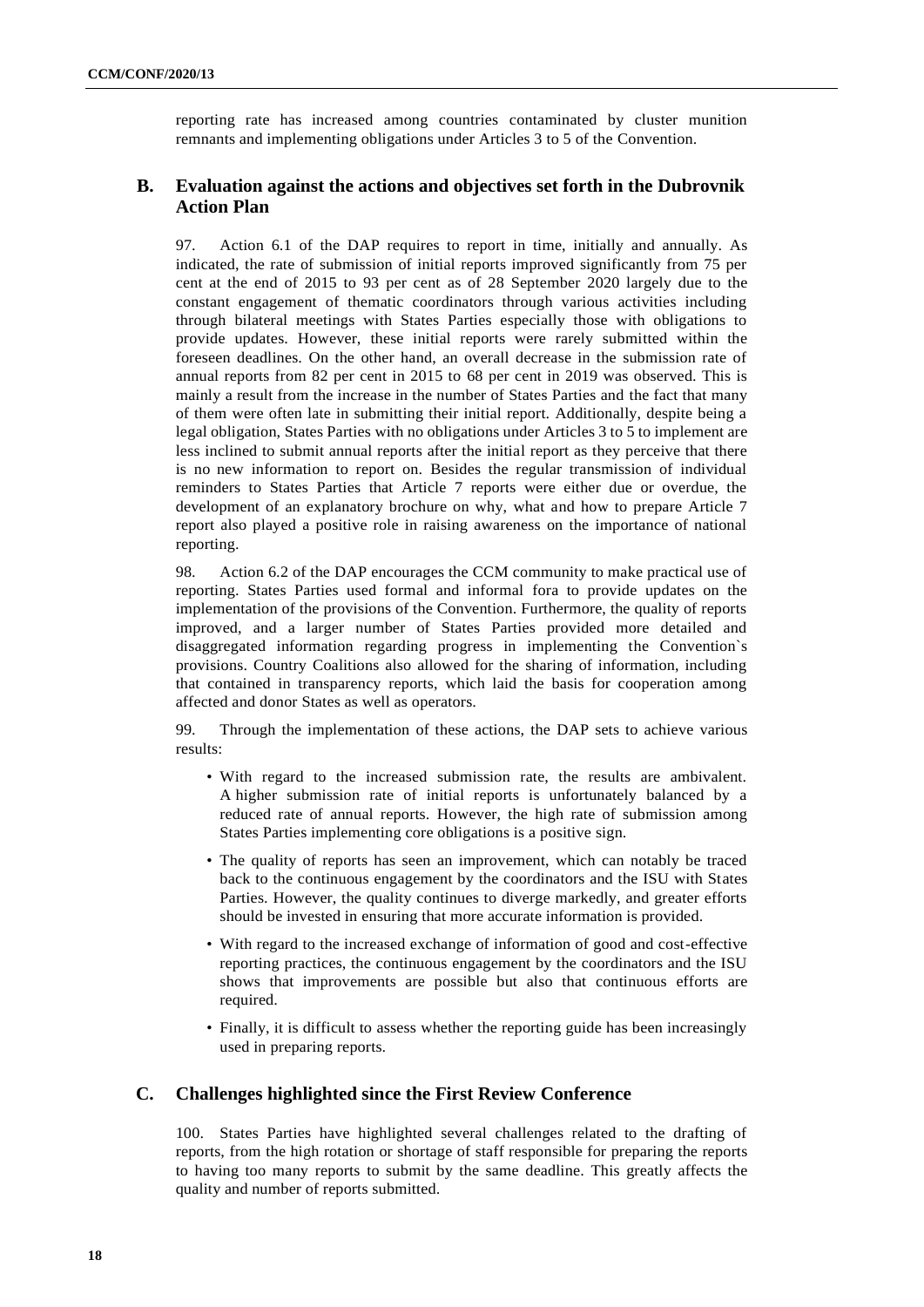101. Other challenges include misconceptions regarding the perceived complexity of the reporting template which, once explained, resulted in an increase in the submission of initial transparency reports. In addition, many States Parties may not be aware that the information provided in these reports play a significant role in the provision of international cooperation and assistance. The Country Coalition model clearly shows how transparency reports are used to increase international cooperation and assistance. Moreover, some States Parties do not see the necessity to submit annual reports when they do not have any new information to report or are not subject to other obligations.

102. Greater outreach efforts are required for States Parties to appreciate that Article 7 is a legal obligation. States Parties also need to be made aware of the existence of a short form of the report, which can be completed and submitted in a few minutes for those States Parties with no new information to provide.

103. All States Parties, and those with outstanding obligations under Articles 3, 4, 5, 6 and 9 in particular, should continue to provide in a timely manner, high quality and updated information annually, as stipulated by the Convention.

104. In terms of measuring the implementation of the DAP, the fact that some of the elements contained in this document lack proper indicators and are not readily measurable should be taken into consideration when elaborating the action plan to be adopted at the Second Review Conference. Through the implementation of these actions, the DAP sets to achieve various results:

- With regard to the increased submission rate, the results are ambivalent. A higher submission rate of initial reports is unfortunately balanced by a reduced rate of annual reports. However, the high rate of submission among States Parties implementing core obligations is a positive sign.
- The quality of reports has seen an improvement, which can notably be traced back to the continuous engagement by the coordinators and the ISU with States Parties. However, the quality continues to diverge markedly, and greater efforts should be invested in ensuring that more accurate information is provided.
- With regard to the increased exchange of information of good and cost-effective reporting practices, the continuous engagement by the coordinators and the ISU shows that improvements are possible but also that continuous efforts are required.
- Finally, it is difficult to assess whether the reporting guide has been increasingly used in preparing reports.

## **VIII. National Implementation Measures**

#### **A. Status of the situation and progress since Dubrovnik**

105. Article 9 is a key legal obligation which obligates States Parties to take all appropriate legal, administrative and other measures to implement the Convention, thus ensuring that it lives up to its humanitarian objectives. Since the First Review Conference, States Parties have continued to express support for the importance of Article 9 and for the different tools available that have been developed in collaboration with expert organizations to assist States Parties as well as States considering adherence to the Convention to fulfil this obligation.

106. At the end of the First Review Conference, 41 States Parties reported to have undertaken the appropriate legal measures while 44 had taken administrative and other (non- legal) measures to implement the CCM. Out of 96 States Parties to the Convention, 9 (Belgium, Ireland, Italy, Liechtenstein, Luxembourg, Netherlands, New Zealand, Samoa, and Switzerland) had enacted national law prohibiting investments in cluster munitions; 24 (Australia, Austria, Belgium, Canada, Cook Islands, Czech Republic, Ecuador, France, Germany, Hungary, Ireland, Italy, Japan, Liechtenstein, Luxembourg, Netherlands, New Zealand, Norway, Portugal, Samoa, Spain, Sweden,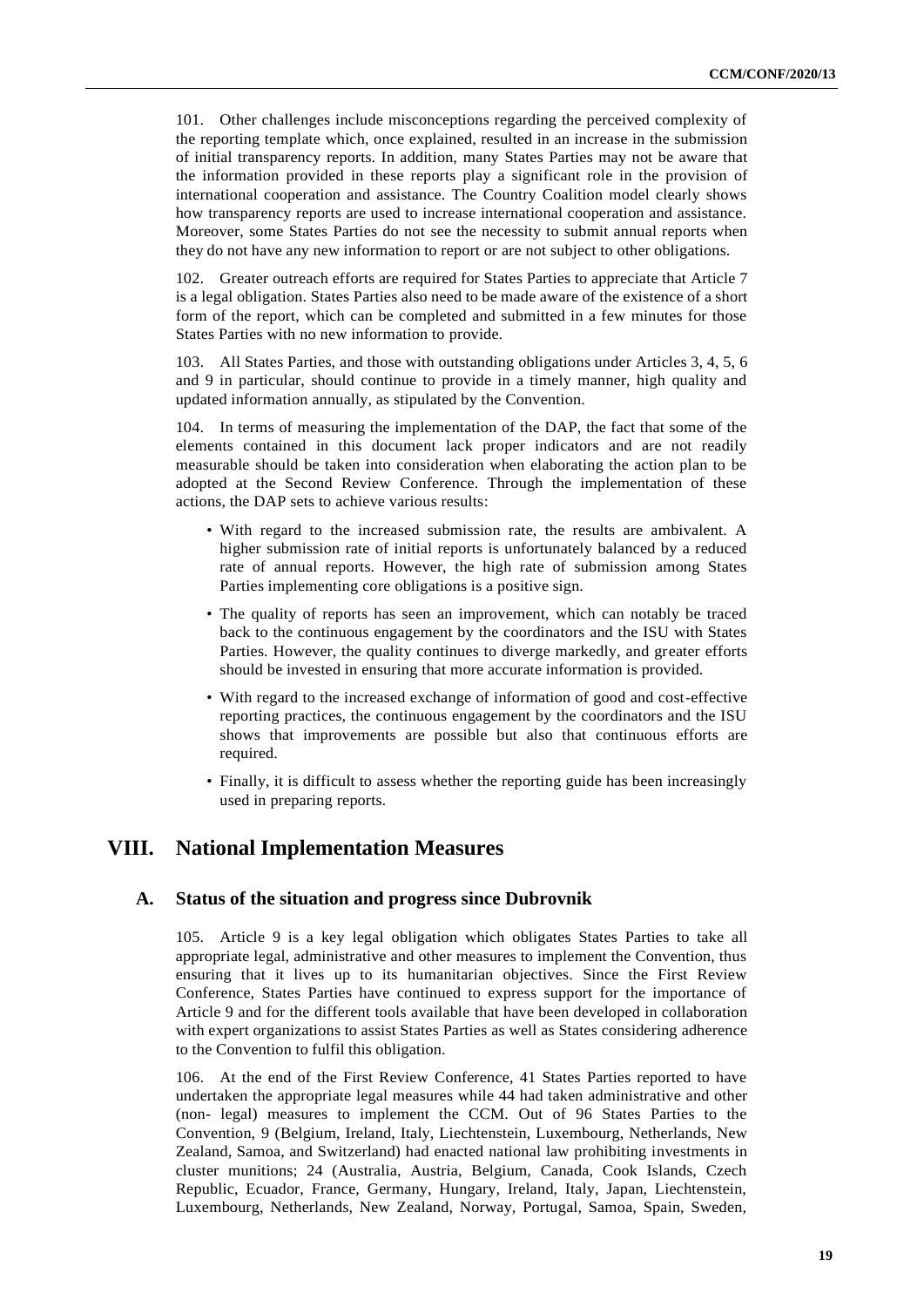Switzerland, and United Kingdom) had specific law to implement the CCM; 17 had existing law deemed sufficient to implement the CCM (Albania, Andorra, Bosnia and Herzegovina, Côte d'Ivoire, Denmark, Guinea-Bissau, Holy See, Lithuania, Malta, Mauritania, Montenegro, Moldova, Nicaragua, San Marino, Slovenia, Trinidad and Tobago, and Uruguay) and 21 reported to have legislation under consideration or in the process of being adopted (Afghanistan, Antigua and Barbuda, Botswana, Bulgaria, Burkina Faso, Burundi, Cameroon, Croatia, Eswatini, Ghana, Grenada, Guatemala, Lao People's Democratic Republic, Lebanon, Lesotho, Malawi, Mozambique, Saint Vincent and the Grenadines, Seychelles, Sierra Leone, and Zambia).

107. By the Second Review Conference, an increased number of States Parties have taken steps to implement Article 9 with 61 States Parties reporting to have undertaken the appropriate legal measures while 53 States Parties report to have undertaken the appropriate administrative and other (non-legal) measures to implement the CCM. Out of 108 States Parties for whom the Convention has entered into force, 12 had enacted national law prohibiting investments in cluster munitions (See above, plus Afghanistan, Saint Kitts and Nevis, and Spain); 31 had specific law to implement CCM (See above, plus Afghanistan, Bulgaria, Cameroon, Guatemala, Iceland, Mauritius, and Saint Kitts and Nevis); 30 had existing law deemed sufficient to implement the CCM (Albania; Andorra; Bolivia; Bosnia and Herzegovina; Chile; Colombia; Côte d'Ivoire; Croatia; Cuba; Denmark; Dominican Republic; Guyana, Holy See; Iraq; Lithuania; Malta; Montenegro; Moldova; Mozambique; Nicaragua; Palau; State of Palestine; Panama; Paraguay; San Marino; Slovakia; Slovenia; South Africa; Trinidad and Tobago; and Uruguay) and 23 reported to have legislation under consideration or in the process of being adopted (See above, plus Belize, Guinea- Bissau, Nauru, Namibia, Somalia, Sri Lanka and Tunisia (Afghanistan, Bulgaria, Cameroon, Croatia, Guatemala, Mozambique have reported completing this process).

108. Although progress has been made, a significant number of States Parties have not yet shared detailed information on their national implementation of the Convention. In addition, several States Parties that have reported national legislation to be under consideration or development have been doing so for several years, and there is no clarity when these processes will be completed.

## **B. Evaluation against the actions and objectives set forth in the Dubrovnik Action Plan**

109. The First Review Conference of States Parties to the CCM included three actions in the Dubrovnik Action Plan relating to national implementation measures: enact national legislation to implement the CCM; highlight challenges and request assistance; and raise awareness of national implementation measures.

110. The First Review Conference also agreed two measures against which progress towards the fulfilment of these actions will be assessed at the Second Review Conference. These measures are: (i) that all States Parties will be in compliance with Article 9 and have reported on national implementation in formal meetings of the Convention and through Article 7 transparency reports; and (ii) that all relevant national actors, including armed forces, will be informed of obligations under the Convention and of national implementation measures including as a result of their reflection, where necessary, in military doctrine, policies and training.

111. With respect to Action 7.1 "enact national legislation to implement the CCM", based on reporting by States Parties, 31 States Parties have enacted specific legislation to implement the CCM, with 22 additional States Parties having legislation under consideration or in the process of being adopted. 30 States Parties have confirmed that their existing legislation is sufficient to implement the CCM. A total of 53 States Parties have reported on administrative and other (non-legal) measures in place to implement the CCM domestically. Work to obtain information from all States Parties on their national implementation measures is ongoing.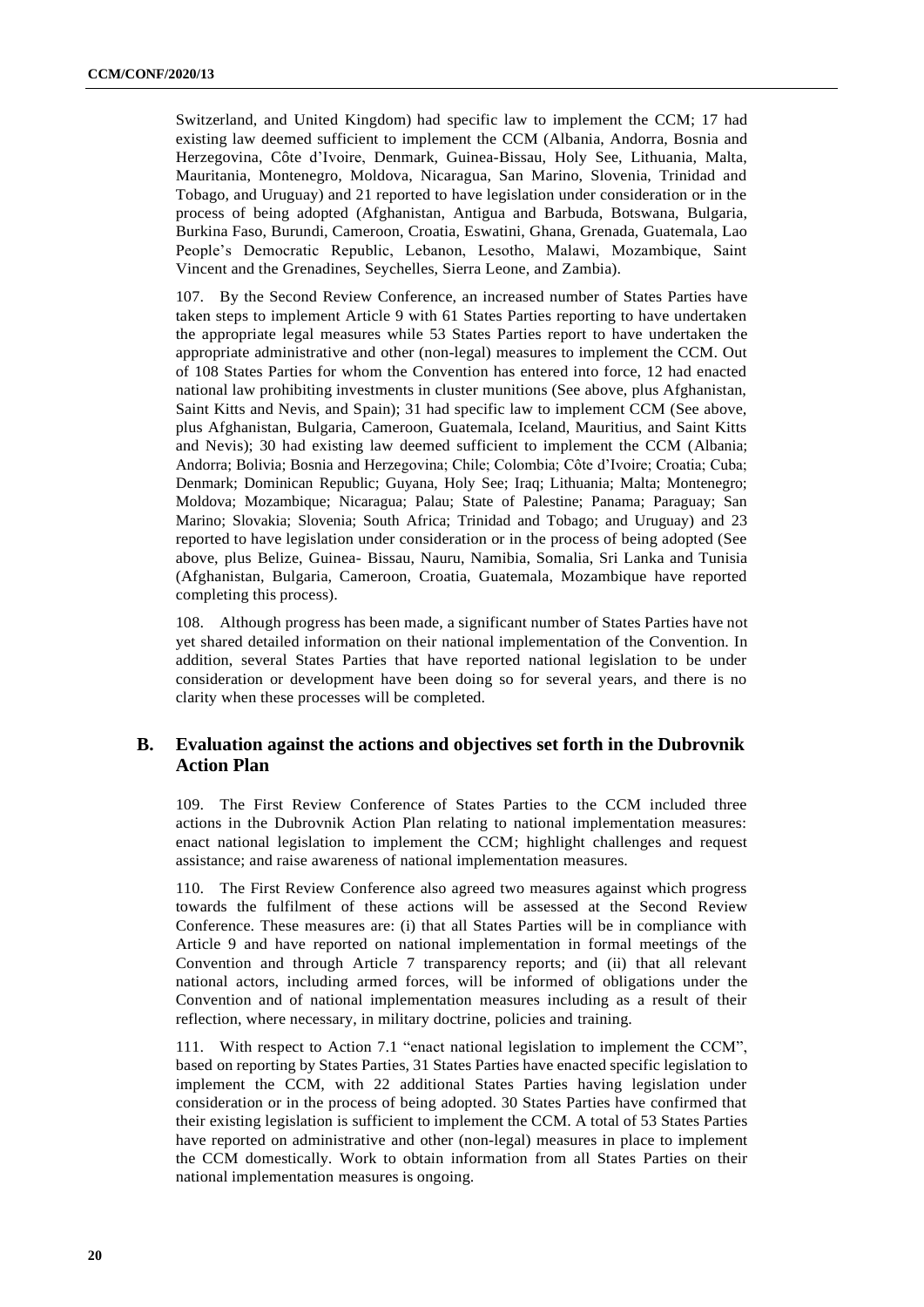112. With respect to Action 7.2 "highlight challenges and request assistance", a number of States Parties have highlighted a range of factors and challenges that may be preventing progress in the revision/adoption of national legislation in their transparency reports and at meetings of the Convention. To support States in the process of developing legislation, various tools have been developed, including model legislation for Common Law States, and model legislation for small States not possessing cluster munitions and not contaminated by them. These are available in all six United Nations languages. Tailored assistance is also available from a number of States Parties, the ISU and other actors.

113. With respect to Action 7.3 "raise awareness of national implementation measures", States Parties have been reminded of this requirement at a range of workshops and in progress reports.

#### **C. Challenges highlighted since the First Review Conference**

114. A number of challenges have been highlighted in ensuring that all States Parties swiftly review, develop and adopt any legislation deemed necessary for the effective implementation of the CCM.

115. Preventing greater progress in national implementation is the lack of the requisite resources to complete legislative reviews, including any necessary amendment and/or drafting of new legislation. In some States, resource constraints mean that priority has not always been accorded to implementation of the Convention. Thus, the process of revising or adopting new legislation has advanced very slowly. Efforts must therefore be continued to further increase States Parties' awareness of the range of resources available to assist with the development and adoption of legislation, and that they can request further tailored assistance for Article 9 implementation from a range of actors.

116. Additionally, some States Parties with heavy cluster munitions contamination have understandably prioritised the establishment of standards and regulations around clearance activities. While this is not problematic in and of itself, States Parties need to have domestic systems that enables implementation of all provisions of the Convention. In some instances, States Parties whose legal system provides for treaties to be self-executing could usefully provide details in their reporting of the basis and procedures for prosecution in their jurisdictions.

## **IX. Implementation Support**

117. The implementation of the CCM is supported by a machinery that includes several distinct areas: the Implementation Support Unit (ISU), the Meeting of States Parties, intersessional meetings, the Coordination Committee, the Sponsorship Programme and the participation of other actors.

#### **A. Implementation Support Unit**

#### **1. Status of the situation**

118. At the First Review Conference, the States Parties adopted a multi-year work plan and budget for the Implementation Support Unit. They also adopted financial procedures for the ISU, with a number of States Parties making declaration and/or reservations and/or position in this regard. The First Review Conference also decided that these financial procedures would be reviewed at the Seventh Meeting of States Parties. It further decided to explore possible synergies between the ISU CCM and other similar units at the Seventh Meeting of States Parties.

#### **2. Challenges highlighted since the First Review Conference**

119. The Financial Procedures on the Financing of the ISU were reviewed at the Seventh Meeting of States Parties. The Meeting noted that not all States Parties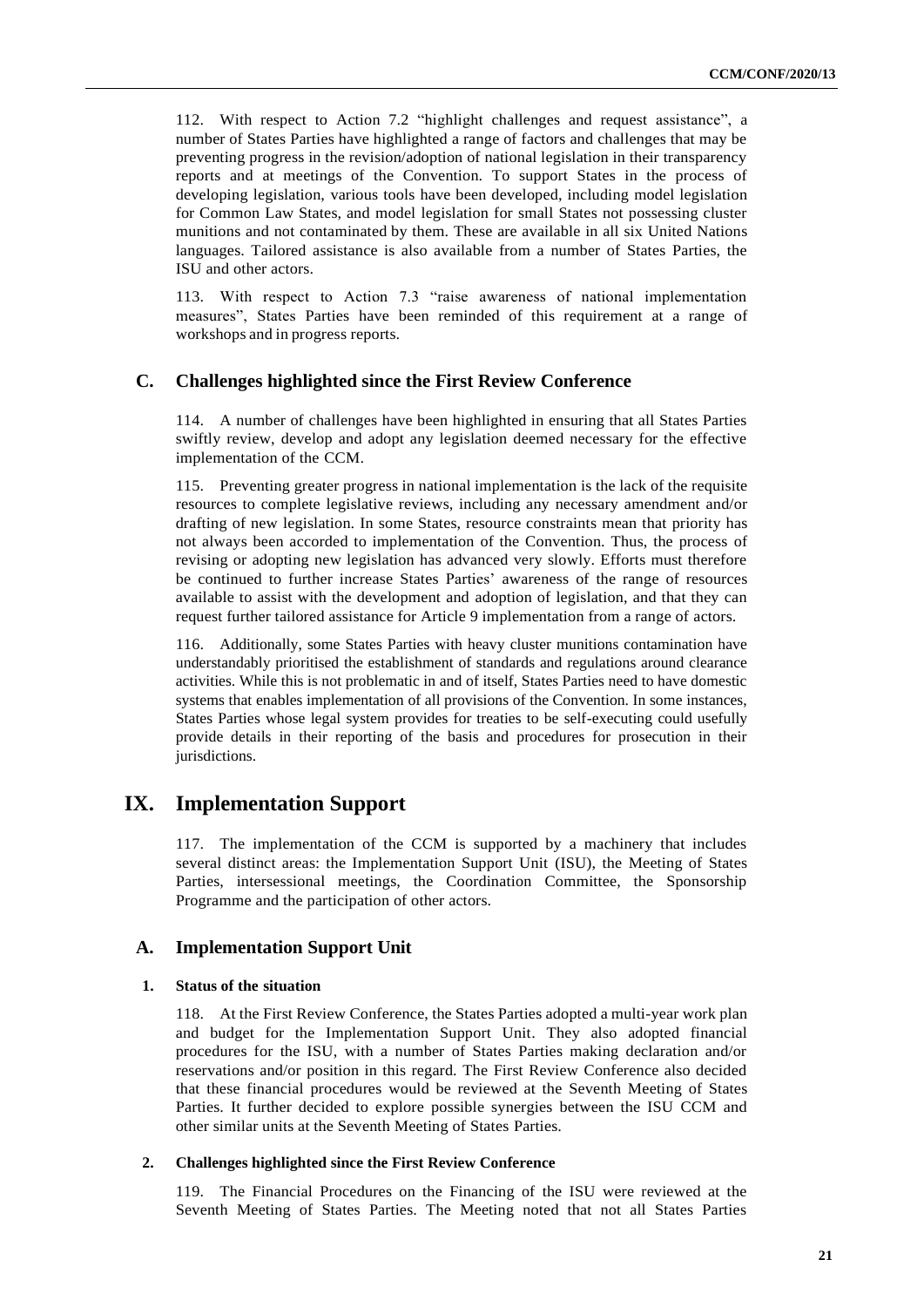interpreted or read the financial procedures in the same manner. It identified a number of specific measures completing or amending the financial procedures with a view to improving their effectiveness: the Presidency and ISU should conduct regular outreach to explain the financial procedures, invoices should be sent out rapidly after the adoption of the ISU budget and the ISU should send individualised notes and invoices to States Parties. It was also decided that the capital reserve should only serve to cover cash flow shortfalls and be maintained at CHF 400,000 through voluntary contributions. Finally, the Meeting decided that the financial procedures, including the allocation between the different contribution categories and their nature as well as the impact of the financial procedures on universalization efforts and participation by non-States Parties in Meetings of States Parties, would be reviewed at the Second Review Conference of the Convention with a view to ensuring their sustainability. Overall, if budget of the ISU has been covered fully each year by contributions under the financial procedures adopted at the First Review Conference, the number of States providing contributions remains limited and continues to be the subject of some confusion. Also, the management of the financial procedures are time-consuming for the ISU.

120. The Meeting noted that significant synergies had already been achieved regarding administrative support required for the functioning of the ISU, and that the potential for further measures in this domain seems to be largely exhausted, and that the formal merger of the CCM ISU with other support units is a complex and multifaceted issue. The Meeting underlined the value of holding meetings directly after or before meetings of other Conventions and related issues and encouraged the ISU to further develop informal cooperation on issues of substance with other implementation support units where such cooperation contributes to reinforcing its capacity to support States Parties. Finally, the Seventh Meeting of States Parties decided to review the implementation of synergies between the ISU and other implementation support units no later than at the Second Review Conference.

121. The Seventh Meeting of States Parties also reviewed the agreement between the States Parties to the CCM and the Geneva International Centre for Humanitarian Demining on the Hosting of the Implementation Support Unit. The Meeting welcomed that the agreement was effectively implemented to the satisfaction of all parties since its signature and had contributed to the effective functioning of the ISU. It decided that the agreement would be assessed again at the Second Review Conference, including the periodicity of this exercise.

#### **B. Meetings of the States Parties**

#### **1. Status of the situation**

122. Article 11 of the Convention stipulates that "the States Parties shall meet regularly in order to consider and, where necessary, take decisions in respect of any matter with regard to the application or implementation of the Convention (…)". At the First Review Conference, States Parties agreed that one Meeting of the States Parties would take place annually until the Second Review Conference and that the duration and location of these will remain within the purview of the President with a default location in Geneva. Additionally, a change in the presidential period was decided, whereby it would henceforth start on the last day of a Meeting of States Parties and run until the last day of the following Meeting of States Parties.

The CCM has held an MSP annually since the First Review Conference. The Presidency of the Sixth MSP decided that the meeting would last three days (effectively reducing the duration of the Meeting compared to those held prior to the First Review Conference), an approach retained by ensuing MSPs.

124. Since the First Review Conference, the States Parties have continued to make use of the MSPs as mechanisms to advance implementation of the Convention. At each Meeting, the States Parties monitored the progress made in the implementation of the Convention, through different aspects: universalisation, stockpile destruction and retention, clearance and risk reduction education, victim assistance, international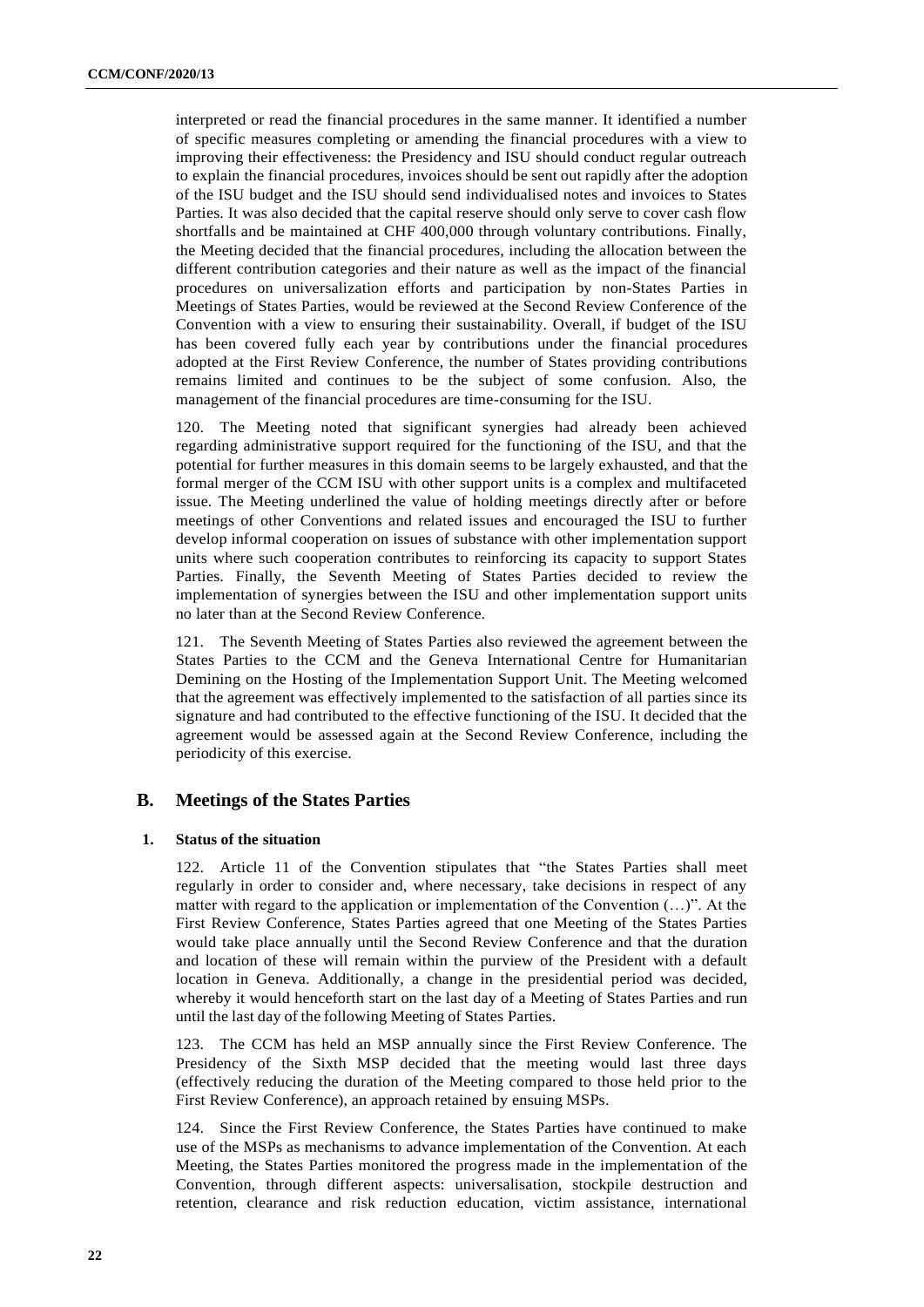cooperation and assistance, transparency measures and national implementation measures. These reports measured annual progress made by States Parties in the pursuit of the Convention's core aims between MSPs, highlighting relevant actions of the DAP, and highlighting priority areas of work for States Parties. In addition, programmes for the MSPs provided an opportunity for States Parties implementing key provisions of the Convention to provide updates in fulfilling their obligations. In this review cycle, decisions were taken for the first time in the context of the MSPs to extend the duration of the implementation of obligations, in line with the Convention.

#### **2. Challenges highlighted since the First Review Conference**

125. The CCM MSP was affected by financial difficulties since the First Review Conference. The Ninth MSP was affected more significantly, and only informal consultations without interpretation were held on its second day. At the same meeting, official documents were only gradually translated, as funds were made available.

126. Also, since the First Review Conference, the MSPs received several presentations from the United Nations Office at Geneva (UNOG) Financial Services in view of the financial challenges faced by the Convention. At the Ninth MSP, States Parties expressed deep concern about the financial situation due to arrears in the payment of the assessed contributions, and the Meeting underlined the importance of ensuring full compliance with Article 14 obligations and called upon all the States Parties and States not Parties participating in the meetings of the States Parties to address issues arising from outstanding dues. During the same meeting, the President submitted a document entitled "Expressing deep concern about the financial situation due to the arrears in payment of the assessed contributions", in accordance with the recommendations of the Eighth MSP. The Meeting further requested the President of the Second Review Conference to conduct consultations on "Possible measures to address financial predictability and sustainability of the Convention on Cluster Munitions", with a view to presenting a proposal for a Decision at the Second Review Conference.

127. All MSPs since the First Review Conference were held in Geneva whereas they took place in various locations during the previous cycle. The decision made at the First Review Conference that any costs exceeding those for a meeting held in Geneva would have to be covered by the host may have had an impact on this development.

#### **C. Intersessional Meetings**

#### **1. Status of the situation**

128. The First Review Conference decided that "until the following Review Conference in 2020, one Meeting of States Parties would take place annually, with no Intersessional Meetings foreseen". This represented a departure from the practice over the previous five- year cycle, when intersessional meetings were held yearly for a duration of two and a half days. These intersessional meetings were hosted by the Geneva International Centre for Humanitarian Demining (GICHD) with financial supportfrom Switzerland, ensuring that they were held at no cost to States Parties.

#### **2. Challenges highlighted since the First Review Conference**

129. With the discontinuation of Intersessional Meetings, exchanges within the Convention are limited to one annual event of a formal nature (MSP). The CCM does not have a platform that it can leverage to discuss or explore informally implementation challenges or other issues, and assess progress made. The submission of extension requests under Article 3 and Article 4 (which started in 2019 and is likely to continue in the immediate future) are not the object of an informal and interactive dialogue between the submitting State Party and other CCM stakeholders. CCM stakeholders sought to make up in part for this deficit by organizing informal events on the margins of platforms provided by processes or instruments with a thematic proximity with the Convention.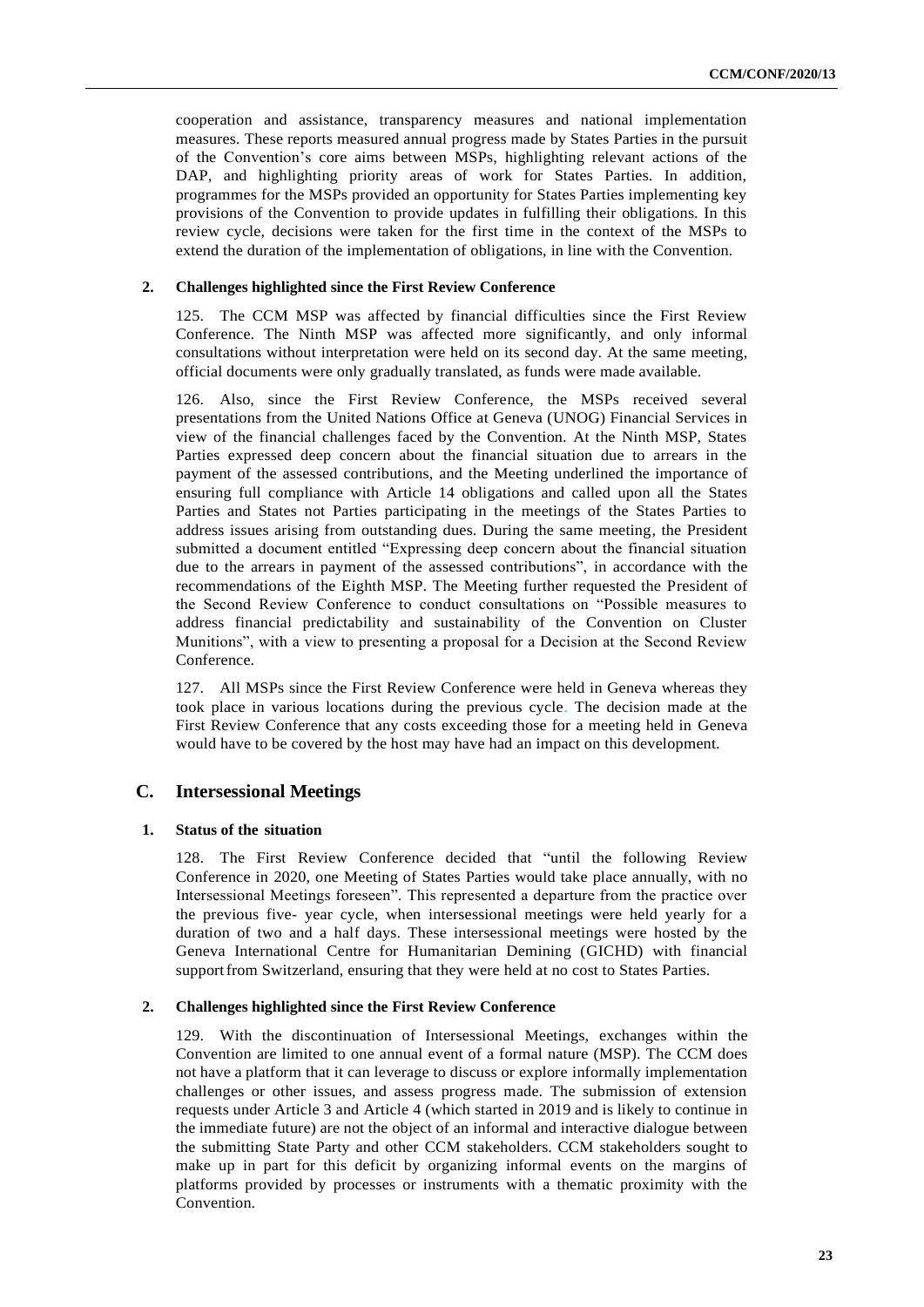## **D. Coordination Committee and Sponsorship Programme**

#### **1. Status of the situation**

130. Since the First Review Conference, the Coordination Committee met regularly under each of the successive Presidencies to facilitate intersessional work and the implementation of the Convention. As per decisions taken, the Coordination Committee was composed of the President, assisted by the Director of the Implementation Support Unit, the President-designate, the Past-President and the various thematic coordinators, and an invitation extended to the CMC, the ICRC and the United Nations represented by the United Office for Disarmament Affairs to take part in its activities. In keeping with past practice, the Coordination Committee also called upon others to assist with its work, including the Geneva International Centre for Humanitarian Demining and other mine action operators.

131. During the period under review, the Coordination Committee served not only as a means to exchange information among key stakeholders and support the implementation of the convention, but also as a vehicle to consider new initiatives such as the country-coalition approach or issues linked to the functioning of the CCM such as financial challenges. Since the First Review Conference, new tasks have been taken up by the Coordination Committee, such as the analysis of extension requests under Articles 3 and 4 of the convention. To this end, two *ad hoc* Analysis Groups have been formed — one for Article 3 and another for Article 4 extension requests — to analyse the extension requests.

132. Since the First Review Conference, the Sponsorship Programme has continued to permit broad representation at meetings of the Convention with a view to promote both the universalisation and the implementation of the CCM. During this period, the Sponsorship Programme was managed by the ISU with the administrative support of the GICHD. The States Parties have continued to recognise the importance of the Sponsorship Programme to ensure broad participation from representatives of States Parties that may not be in a position to participate without sponsorship support.

#### **2. Challenges highlighted since the First Review Conference**

133. The workload of the Coordinators on general status & operation has been very uneven as they have no permanently assigned tasks. It must be noted that this enabled them to provide essential to support to the Presidency in fulfilling specific and discrete mandates. On another note, for the effectiveness of its work, the Coordination Committee had to invite stakeholders to take part in its activities on a number of occasions, raising the question of its composition.

134. During each year from 2016–2019, contributions to the Sponsorship Programme amounted on average to annually to only CHF 52,800. These contributions enabled the participation of an average of 17 delegates representing an average of 16 States to each MSP.

135. Funding has been provided by an annual average of four donors during the period under review. If their support to the programme has been steady, the number of States Parties contributing to it remains very limited. Moreover, the Sponsorship Programme is managed by the ISU, amongst many other tasks. Contrary to what is done under other Conventions, no Coordinator oversees the programme. The absence of such a Coordinator raises a number of questions regarding visibility/outreach, guidance and workload for the ISU.

#### **E. Participation of other actors**

#### **1. Status of the situation**

136. During the period under review, the CCM continued to benefit from sustained participation and contribution by the CMC, ICRC, national Red Cross and Red Crescent Societies and their International Federation, the United Nations, the GICHD,